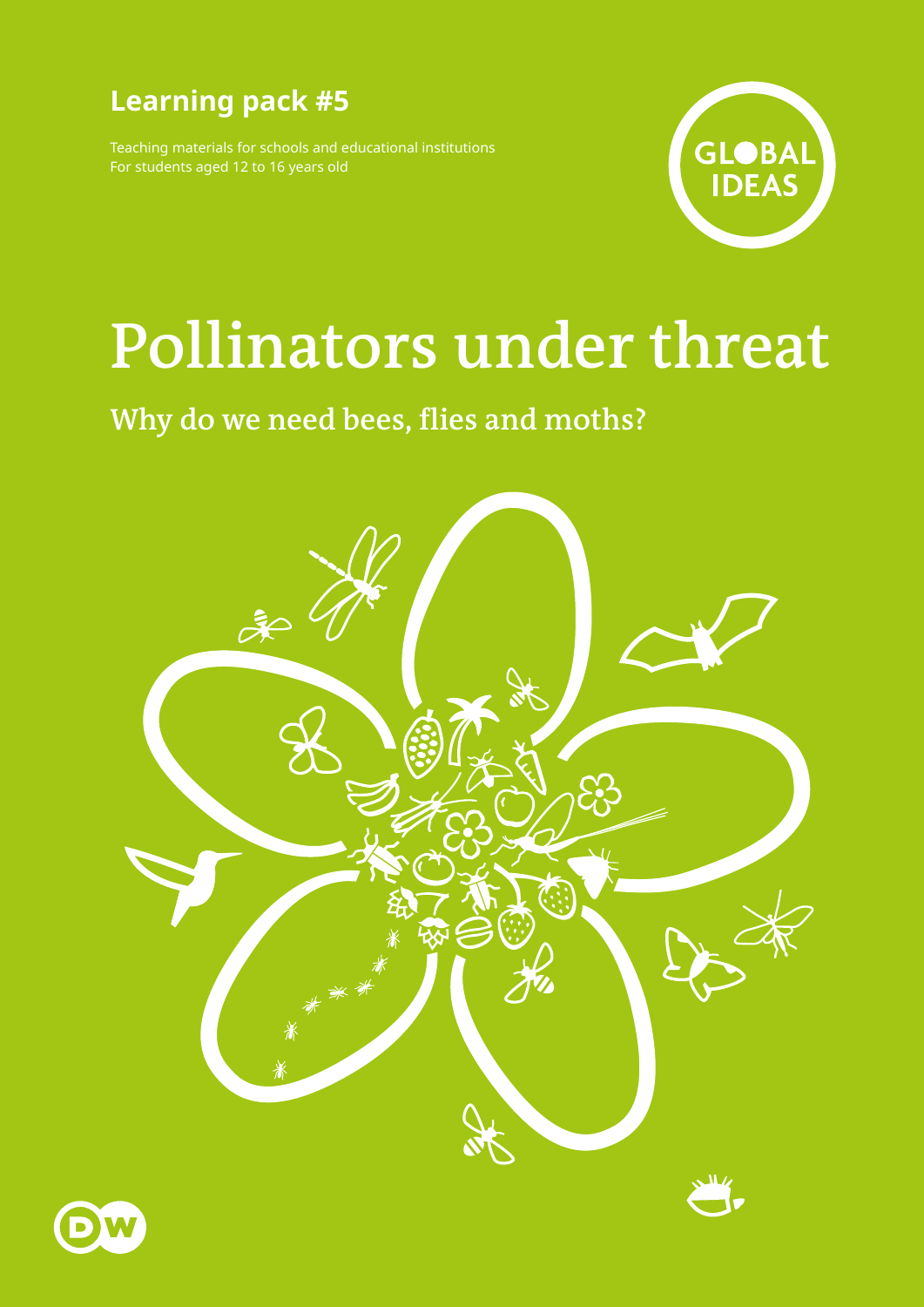### Imprint

#### **Publisher**

Deutsche Welle (DW) Global Ideas Voltastraße 6 13355 Berlin Germany

Telephone: +49 30 4646-6401 Mail: globalideas@dw.com Web: [dw.com/globalideas](http://dw.com/globalideas) Twitter: *[@dw\\_environment](https://twitter.com/dw_environment)* Facebook: [facebook.com/dw.globalideas](http://facebook.com/dw.globalideas) Instagram: *[instagram.com/dw\\_globalideas](http://instagram.com/dw_globalideas)*

#### **Department**

DW Business, Science, Environment

**Responsible** Manuela Kasper-Claridge

#### **Didactical implementation**

mct media consulting team Dortmund GmbH

**Design** DW Design

**Printer** Laserline Druckzentrum Berlin

#### **Publication date**

November 2019

This learning pack is copyrighted material and may only be used by schools, universities and other educational institutions, which are entitled to make copies in moderate quantities and distribute it on a non-commercial basis to their students. It may not be used for other purposes, particularly for any commercial use, broadcast, distribution etc., without the prior written consent of Deutsche Welle. Violation of these restrictions will be prosecuted and is subject to private law.

Printed on recycled paper.



Supported by:

Federal Ministry<br>for the Environment, Nature Conservation<br>and Nuclear Safety

based on a decision of the German Bundestag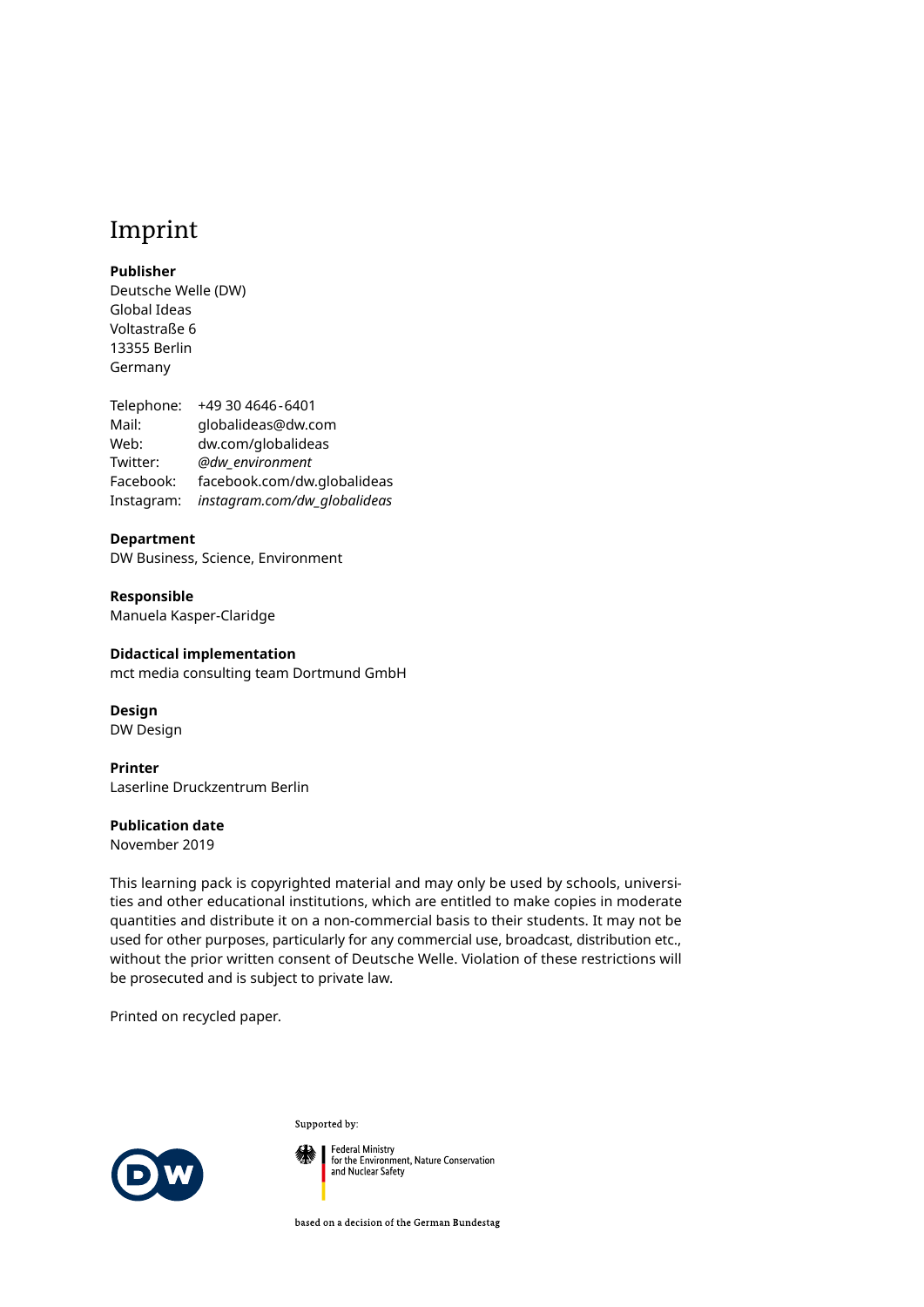## **Contents**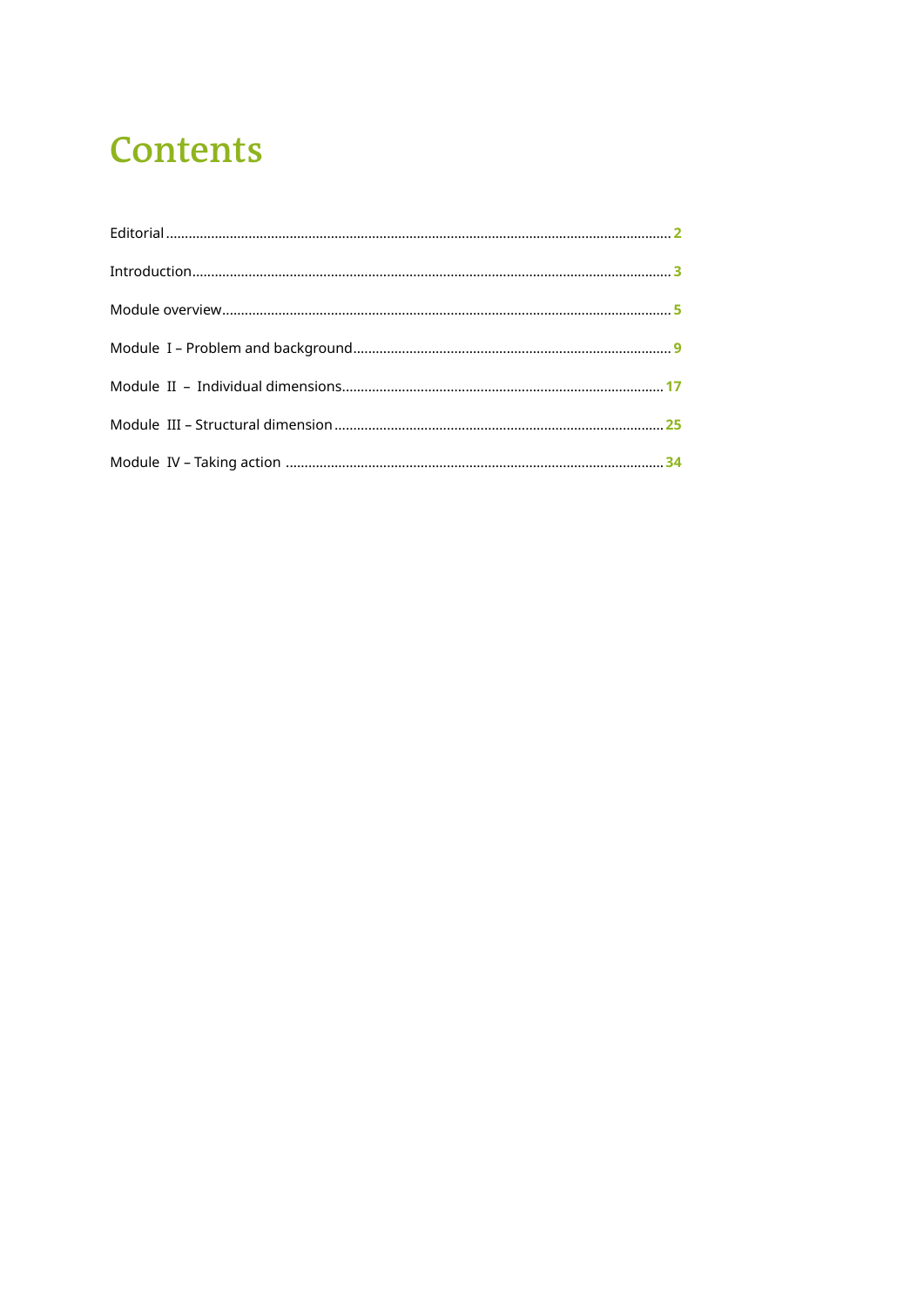## <span id="page-3-0"></span>**Editorial**

Something was missing. At first, we couldn't put our finger on what it was, but then my daughter suddenly cried: "There are no bees!" It was a beautiful spring day and we were sitting on our balcony, the sun tickling our noses and the air around us filled with the intense scent of the lavender flowers we love for their violet color. Lavender blossoms are usually a magnet for bees, but this spring, they were noticeably absent. And even when we planted more flowers that bees love, they didn't come.

In the summer, the kids ran through meadows and long grass, shouting out every time they found an insect. These creatures that had always been a part of their daily lives, had suddenly become a sensation. Anyone who found a bee or a butterfly, was cheered on, because they understand how important insects are for all of us. They're essential for plant pollination, as food for other animals and for maintaining an ecological balance.

Scientists are now certain that the die-out of insects has greatly increased – not just in industrialized countries, but across the world. Fewer insects also means a decline in fish, frogs, birds and mammals. And it means less food for us, because insects make up the biggest group of pollinators so important for growing most of our fruit and vegetables.

We're dedicating this learning pack to pollinators in the hope of explaining their importance and how we can protect them.

We hope you enjoy finding out more about this important issue.

Yours faithfully,

leberge Carilee

**Manuela Kasper-Claridge**

*Project leadership Global Ideas Deputy editor-in-chief, Deutsche Welle* 

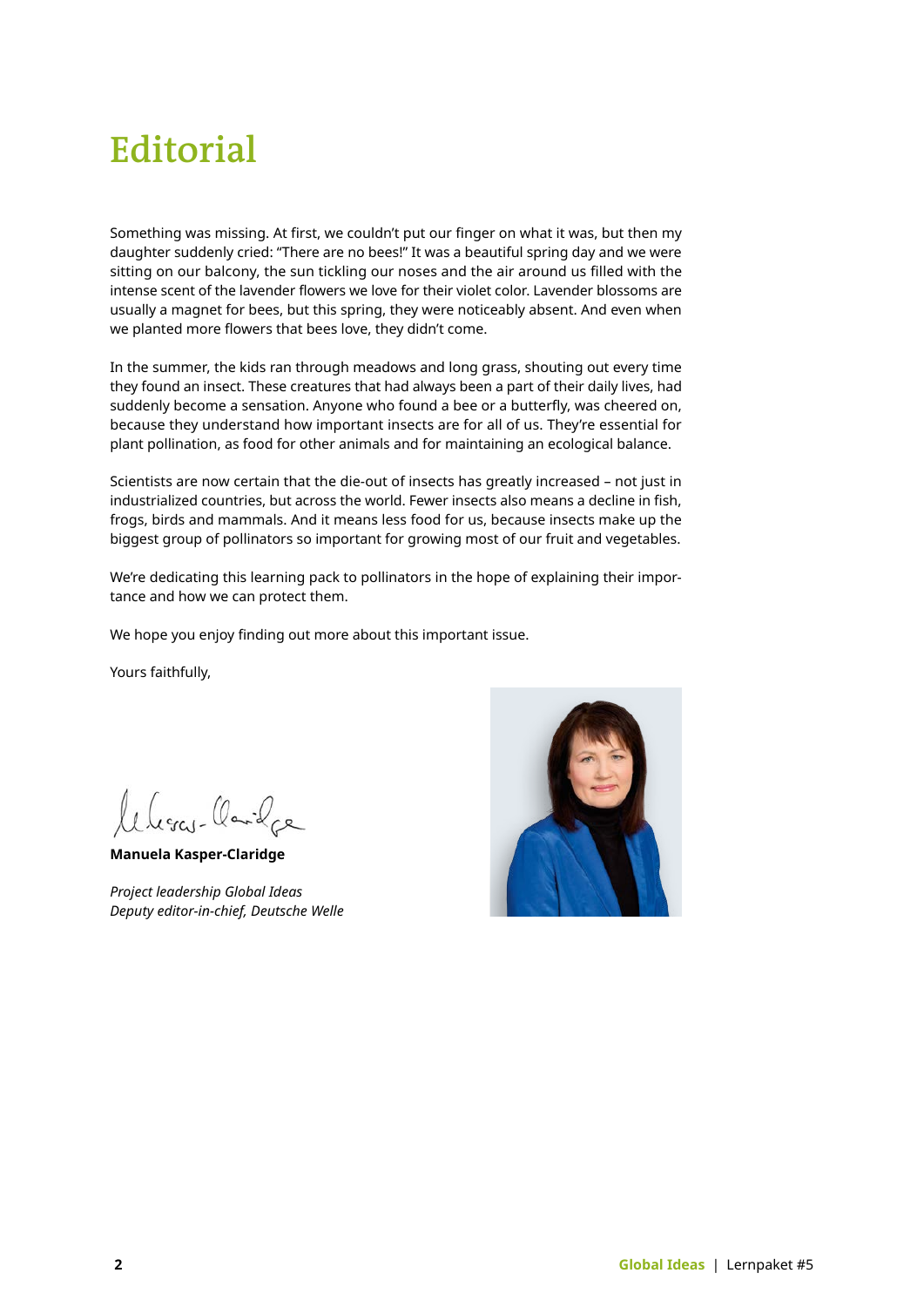## <span id="page-4-0"></span>**Introduction**

This booklet is part of the learning pack "Pollinators under threat," published by Deutsche Welle and produced by the editorial team from the environmental series Global Ideas. It is aimed at children between the ages of 12 and 16 and their teachers and can also be used outside school settings by environmental groups and institutions.

The pack contains four modules with **worksheets** and explanatory **handouts**. The modules build on each other but can also be used independently of one another.

**Articles**, **films** and a **quiz** are used as learning tools. Where necessary and possible, students should watch the films a number of times in order to complete the film tasks. It would be helpful, but is not essential, for students to have their own devices on which to play the films. You will find instructions on how to play the films on the last page of the booklet.

Some worksheets come with solutions. But we have not provided them for more open-ended tasks.

Please consider the duration given for each lesson a general guideline. You will be the best judge of the pace at which your group learns.

The print version of the learning pack includes a **DVD** containing all the educational material in digital form. Alternatively, the content is also available for free download on the Deutsche Welle website, where you will also find our other learning packs on interesting environmental topics: *[dw.com/learning-environment](http://dw.com/learning-environment)* 

**Icon for worksheets**

**Icon for handouts**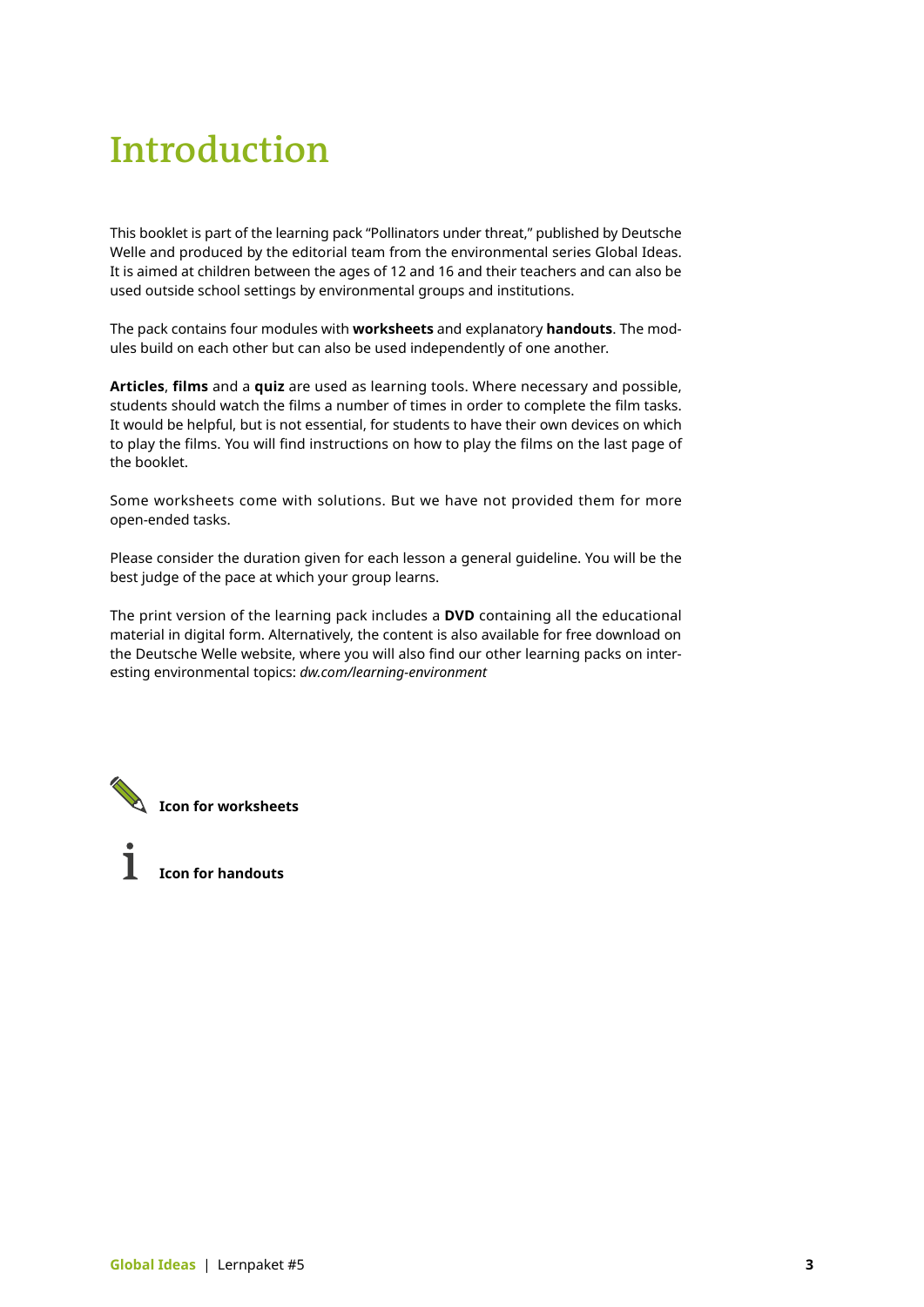## **Structure**

This learning pack will introduce you and your class to the word of pollinators. Why are pollinators under threat? Why do we need them? How can people protect them? These questions will be addressed in various ways across four modules. Each module has its own focus.

#### **Module I**

In the first module, project participants are introduced to the topic through a game. The students should split up into small groups and compete against one another in a quiz that will test their prior knowledge of the issue. They will then dive deeper into the topic via a film and an article, and will use a chart and a "fill-in-the-blanks" text to arrange their newly acquired knowledge.

#### **Module II**

The second module looks at insects, the largest group of pollinators. An expert explains the extent and consequences of the decline in insects. One of the learning pack films addresses the topic by looking at hand pollination. Project participants will then develop their knowledge by considering how they might personally be affected by the dying out of insects. For instance, what products would they miss? Participants are asked to illustrate their answers on a poster.

#### **Module III**

The third module focuses on solutions. Participants will learn about the ways in which the disappearance of pollinators could be prevented. They should consider what they could do personally and what is most important to them. In the context of a fictional talk show, they will discuss the advantages and disadvantages of a project in Morocco.

#### **Module IV**

The fourth module shows how some people in Zimbabwe are training to become beekeepers in an effort to halt the decline in pollinators. Project participants should work out the advantages of the project using a job advertisement. Afterwards, they should take action themselves to help pollinators by building an insect hotel.

The following table offers an overview of the modules, including how long each one takes, a short description of the contents and learning objectives, as well as a note about any materials required.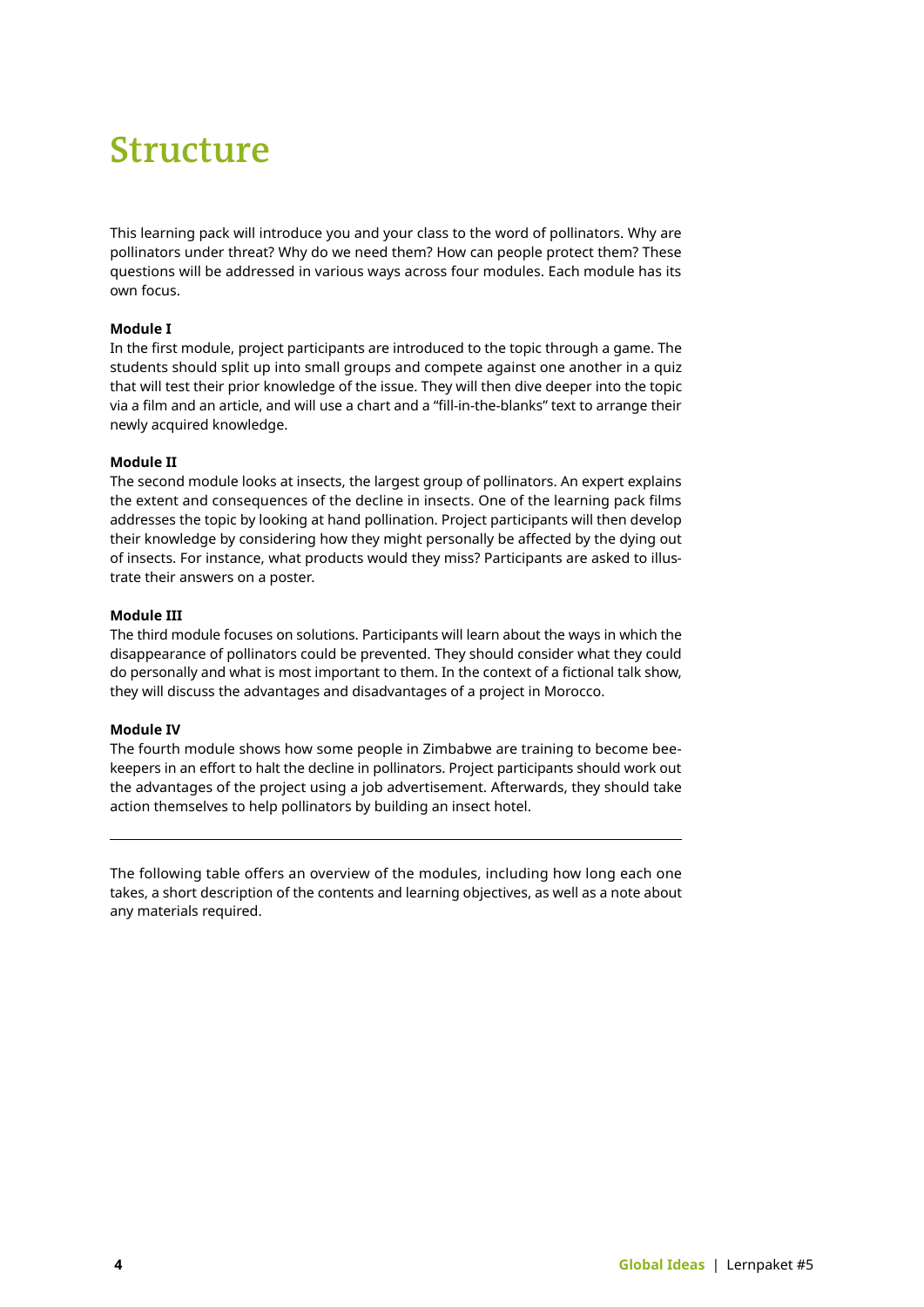## <span id="page-6-0"></span>**Module overview**

### [Module I](#page-9-0) – Problem and background

Why are pollinators so important? And why are they endangered?

| <b>Duration</b> | Content                                                                   | <b>Learning objectives</b>                                                                                                                                | <b>Material</b>                                                                                                                                               |
|-----------------|---------------------------------------------------------------------------|-----------------------------------------------------------------------------------------------------------------------------------------------------------|---------------------------------------------------------------------------------------------------------------------------------------------------------------|
| 35 min          | Pollinator biodiversity:<br>An introductory quiz                          | To prepare participants<br>for the learning pack using<br>a game                                                                                          | <b>Handout 1</b><br><b>Quiz cards</b>                                                                                                                         |
| 35 min          | The world of pollinators:<br>Explaining concepts and<br>the problem       | To create a shared foundation of<br>knowledge, defining the terms<br>"pollinator" versus "insect"<br>as well as "domesticated bees"<br>versus "wild bees" | Film 1<br>"A plant's best friend - the<br>importance of pollinators"<br>dw.com/p/3QMNj<br><b>Handout 2</b><br><b>Worksheet 2</b><br>(Fill-in-the-blanks text) |
| 45 min          | Engaging with the causes<br>and consequences of the<br>decline in insects | To create an understanding of<br>the causes for the decline in in-<br>sects and to encourage reflection<br>on how it could be stopped                     | <b>Article 1:</b><br>"How to stop an insect<br>apocalypse"<br>dw.com/p/3EF7H<br><b>Handout 3</b><br><b>Worksheet 3</b><br>(Table accompanying text)           |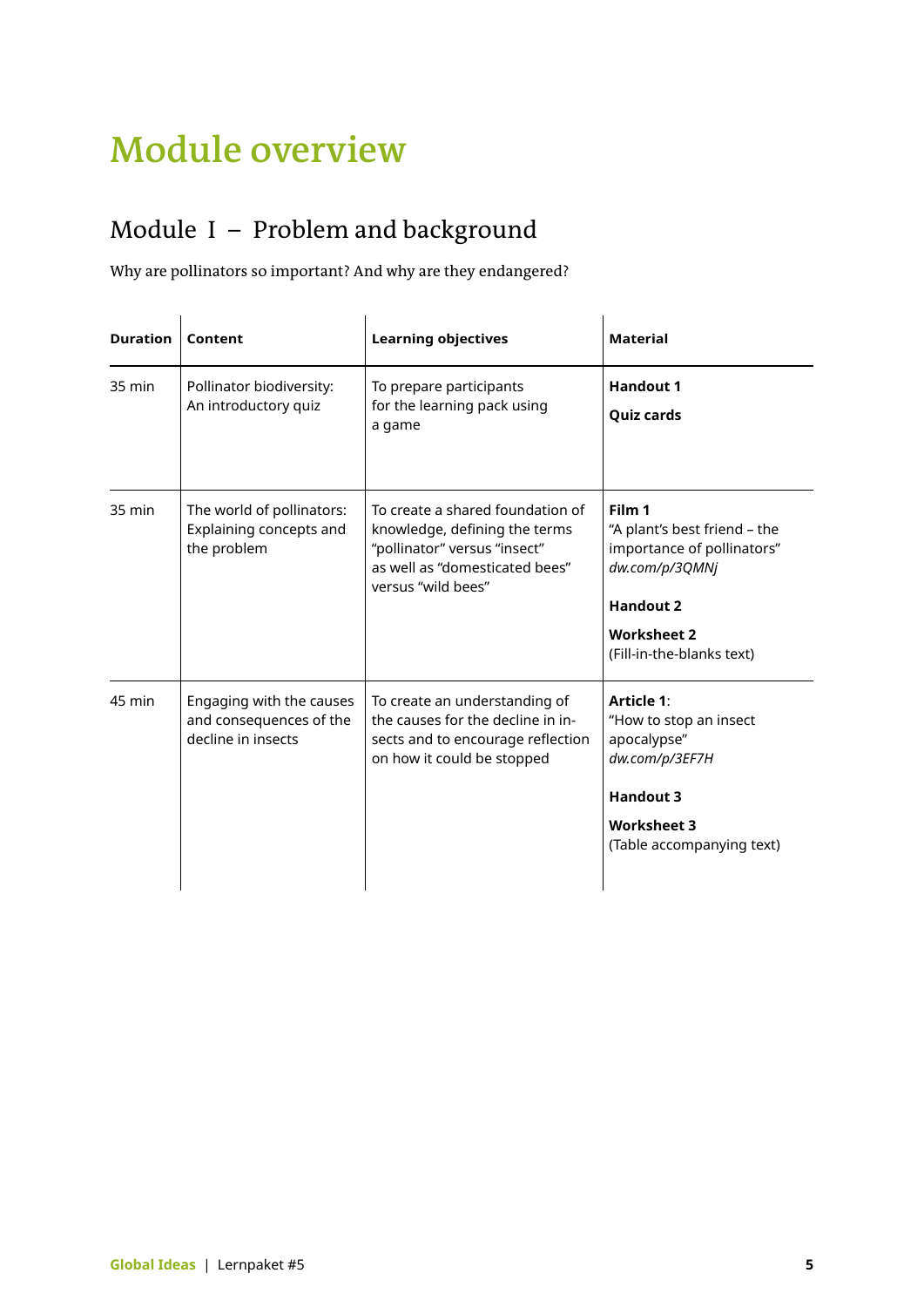### [Module II](#page-20-0) – Individual dimensions

How would a world without pollinators look?

| <b>Duration</b> | Content                                                                         | <b>Learning objectives</b>                                                                                                | <b>Material</b>                                                                          |
|-----------------|---------------------------------------------------------------------------------|---------------------------------------------------------------------------------------------------------------------------|------------------------------------------------------------------------------------------|
| 25 min          | Interview with a biologist<br>about the consequences<br>of insect disappearance | An initial insight into what the<br>world would look like without<br>insects, the largest group of<br>pollinating animals | <b>Article 2</b><br>"We cannot survive<br>without insects"<br>dw.com/p/2zrkn             |
|                 |                                                                                 |                                                                                                                           | <b>Handout 4</b>                                                                         |
|                 |                                                                                 |                                                                                                                           | <b>Worksheet 4</b><br>(List of foreign and<br>technical words)                           |
|                 |                                                                                 |                                                                                                                           | Optional<br>Reading on the topic,<br>internet access                                     |
| 25 min          | The consequences of insect<br>decline: an example from<br>China                 | Finding out about the need<br>for hand pollination as one<br>consequence of insect decline                                | Film 2:<br>"China's plants blossom<br>without bees"<br>dw.com/p/2wNIB                    |
|                 |                                                                                 |                                                                                                                           | <b>Handout 5</b>                                                                         |
|                 |                                                                                 |                                                                                                                           | <b>Worksheet 5</b><br>(Word puzzle)                                                      |
| 90 min          | Researching the topic<br>"our lives without pollinators"                        | Recognizing the impact of<br>insect decline on our lives                                                                  | <b>Handout 6</b><br><b>Worksheet 6</b><br>(Creating a poster)<br>Material for the poster |
|                 |                                                                                 |                                                                                                                           |                                                                                          |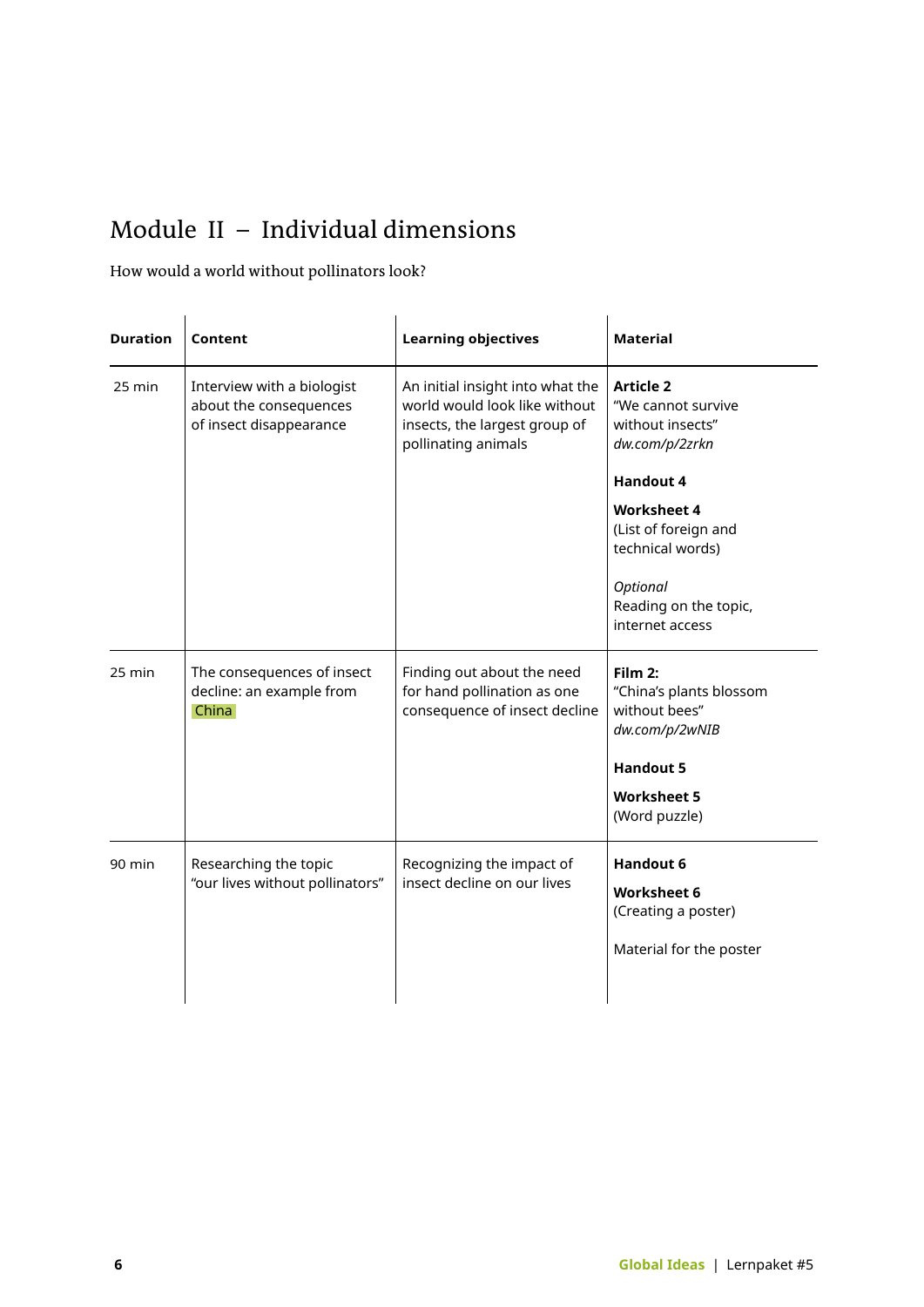### [Module III](#page-32-0) – Structural dimension

### How can we protect pollinators?

| <b>Duration</b> | Content                                                                                                    | <b>Learning objectives</b>                                                       | <b>Material</b>                                                                                                                                        |
|-----------------|------------------------------------------------------------------------------------------------------------|----------------------------------------------------------------------------------|--------------------------------------------------------------------------------------------------------------------------------------------------------|
| $90$ min        | Introducing a pollinator pro-<br>tection project in Mexico                                                 | Finding out how to protect<br>pollinators using the example<br>of vanilla plants | Film 3:<br>"Mexico: Protecting vanilla's<br>only natural pollinators"<br>dw.com/p/3Hykz<br><b>Handout 7</b>                                            |
|                 |                                                                                                            |                                                                                  | <b>Worksheet 7</b><br>(Making flyers)<br>Material for flyers                                                                                           |
| 40 min          | Interview with an<br>entomologist about<br>political and economic<br>measures for pollinator<br>protection | Analyzing and evaluating<br>these various methods                                | <b>Article 3:</b><br>"The world needs<br>pollinator-friendly policies,<br>scientist warns"<br>dw.com/p/3Qexc<br><b>Handout 8</b><br><b>Worksheet 8</b> |
|                 |                                                                                                            |                                                                                  | (A "priorities" game)                                                                                                                                  |
| 60 min          | Alternative farming methods<br>in Morocco                                                                  | Presenting different<br>perspectives, forming<br>one's own opinion               | Film 4:<br>"Why are farmers in Morocco<br>becoming insect guardians?"<br>dw.com/p/3NPHe                                                                |
|                 |                                                                                                            |                                                                                  | <b>Handout 9</b>                                                                                                                                       |
|                 |                                                                                                            |                                                                                  | <b>Worksheet 9</b><br>(Talk show)                                                                                                                      |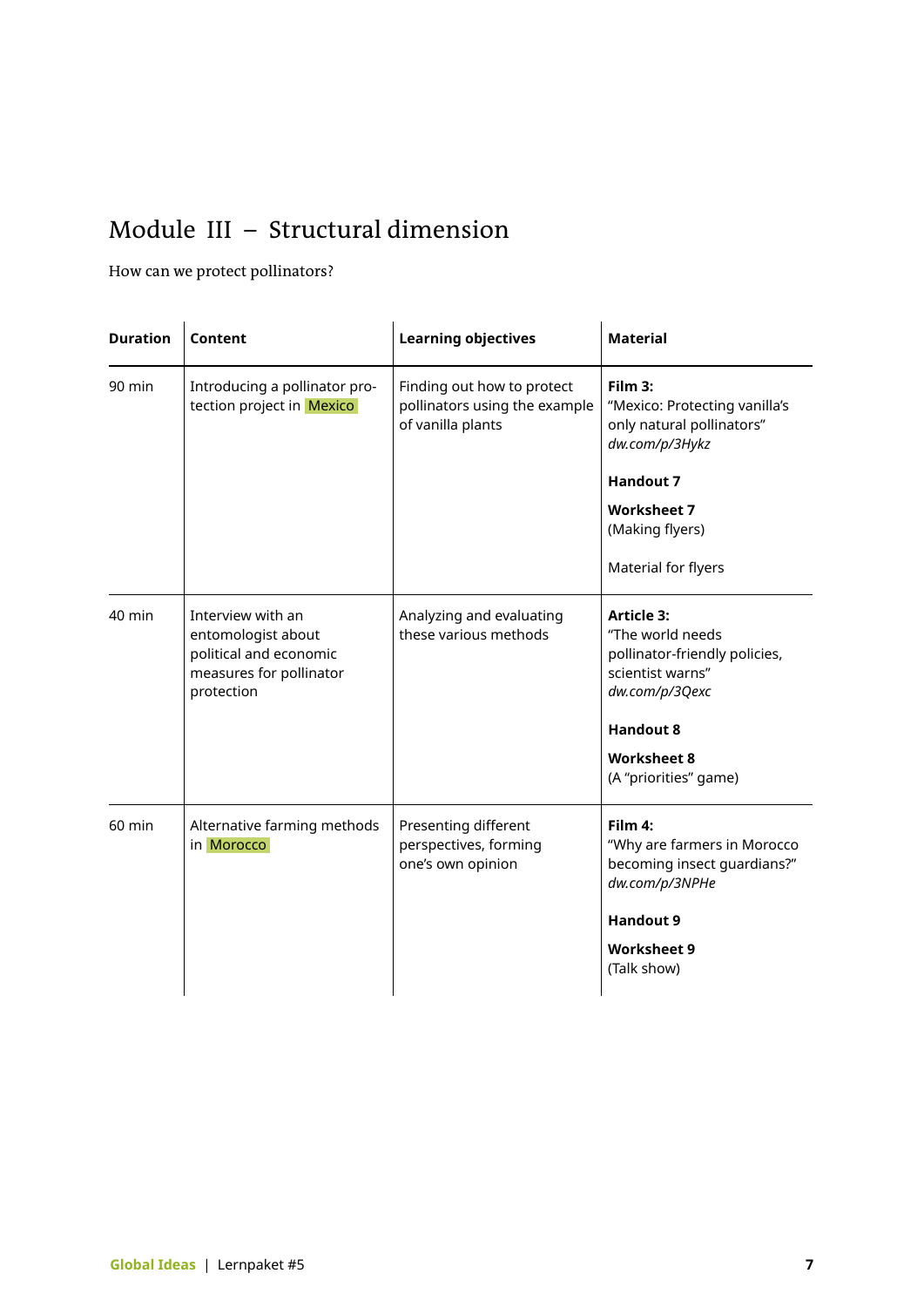### <span id="page-9-0"></span>Module IV – Taking action

How are pollinators protected in other countries?

How can project participants take action themselves?

| <b>Duration</b> | Content                                                                                                 | <b>Learning objectives</b>                                               | <b>Material</b>                                                                                                                                      |
|-----------------|---------------------------------------------------------------------------------------------------------|--------------------------------------------------------------------------|------------------------------------------------------------------------------------------------------------------------------------------------------|
| 45 min          | Beekeeping as a way to<br>protect pollinators and an<br>alternative way to earn<br>a living in Zimbabwe | Working out why these<br>alternatives are important                      | <b>Article 4</b><br>"Buzz of success in<br>Zimbabwe's forests"<br>dw.com/p/2fRzp<br><b>Handout 10</b><br>Worksheet 10<br>(Write a job advertisement) |
| 90 min          | Experiment:<br>Building an insect hotel                                                                 | Recognizing that everyone<br>can contribute to protecting<br>pollinators | <b>Handout 11</b><br><b>Worksheet 11</b><br>(Instructions)<br>Material for the insect hotel                                                          |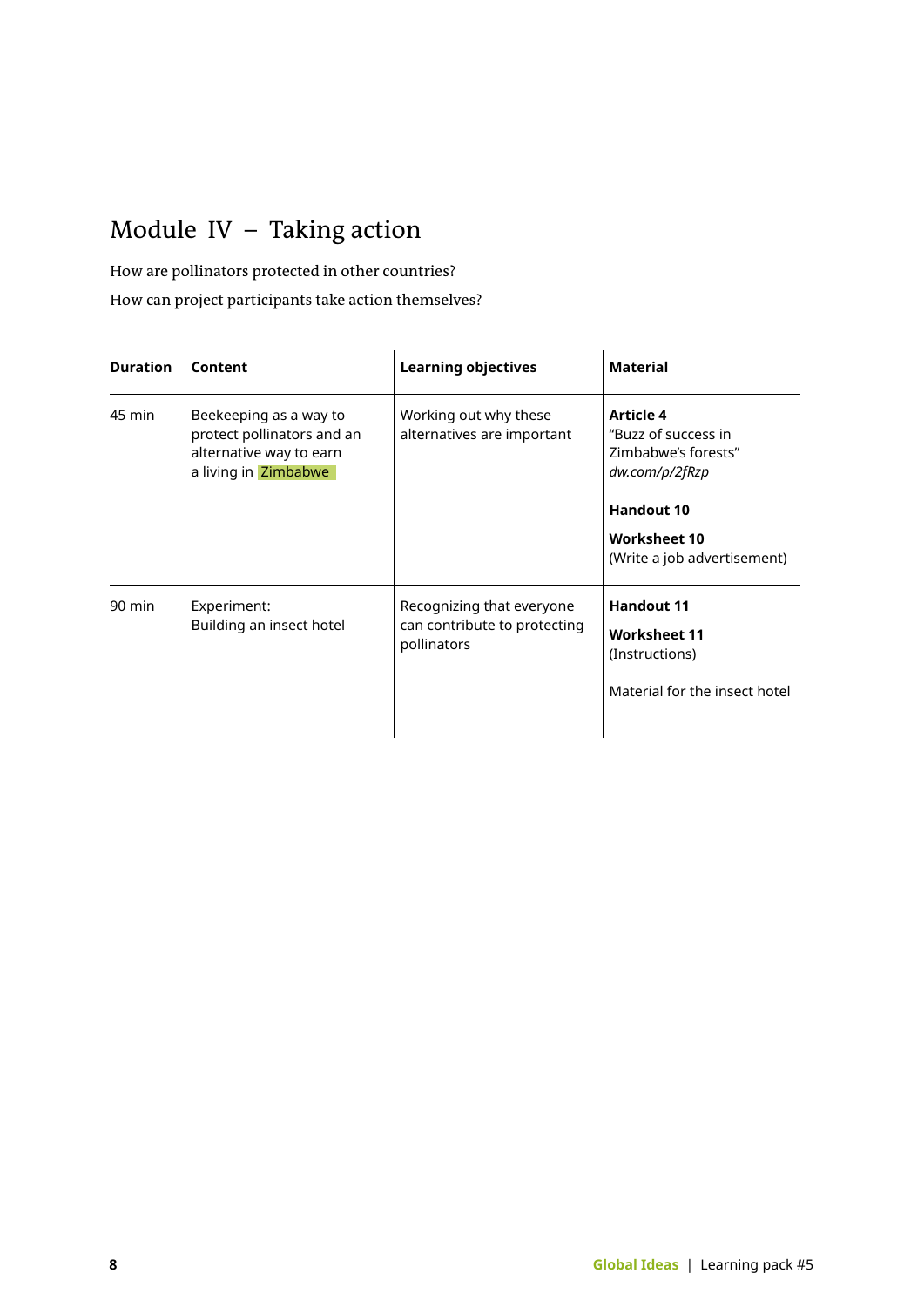### <span id="page-10-0"></span>**Module I – Problem and background The Contract Handout 1**

### Pollinator biodiversity: An introductory quiz

### **Duration: 35 min**

correct answers.

The **quiz** aims to prepare project participants and students for this learning pack in a fun way.

Divide the participants into equally sized groups, preferably of three to four people. Each group needs paper and a pen and should choose a member to write down the answers. The groups then compete against each other in the quiz.

Slowly and clearly read out the questions from the **quiz cards** and repeat them if required. Each group must write down the answer they've chosen – without letting the *» Quiz cards* 

other groups see. At the end, go through the questions with all the groups. Explain the answers using the information and pictures on the cards. The winning group is the one with the most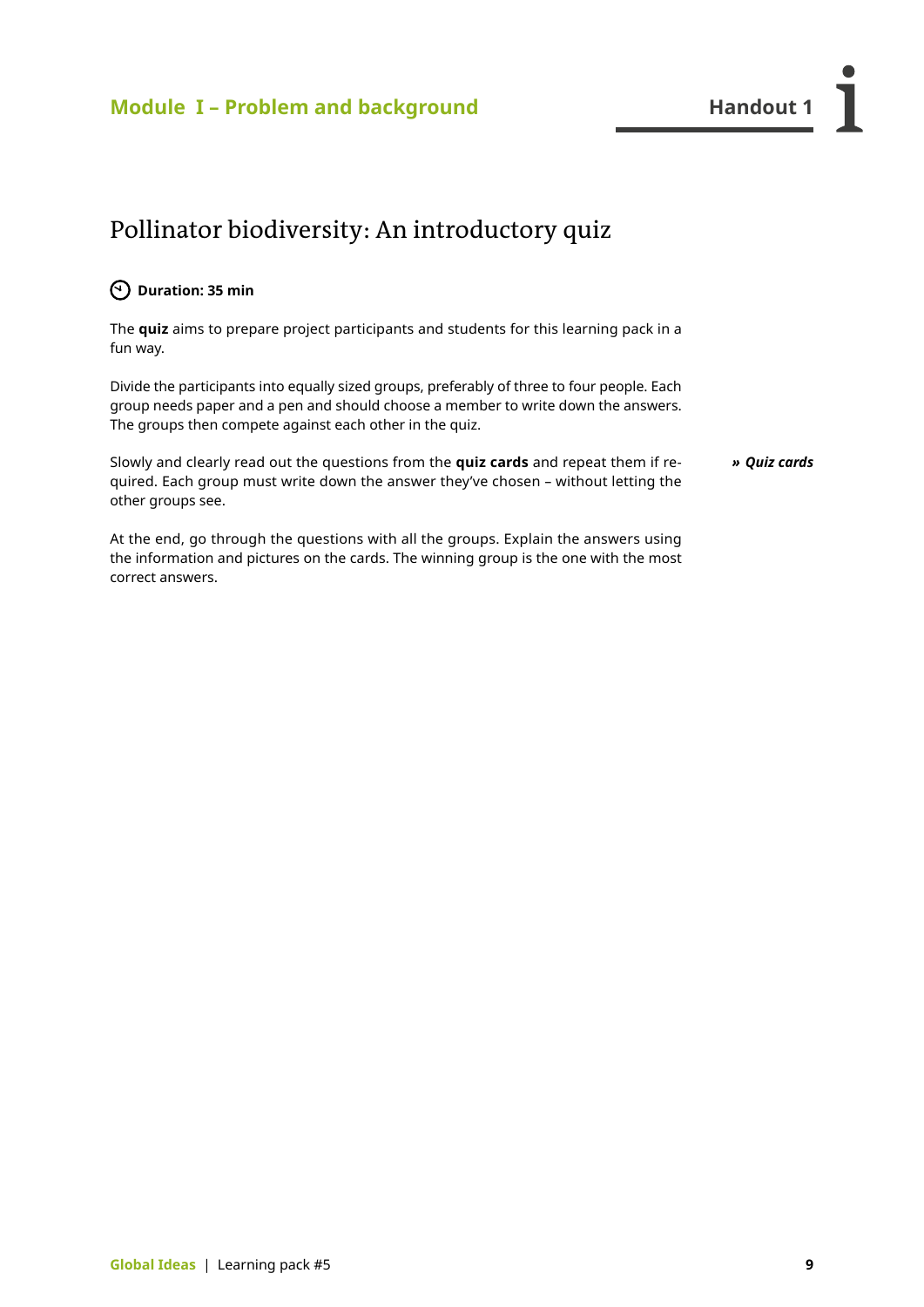*» [Film 1](http://dw.com/p/3QMNj)*

### The world of pollinators: Explaining terms and the problem

### **Duration: 35 min**

Distribute **worksheet 2** to the participants. Allow them time to read through the fill-inthe-blanks text. The participants may read the text themselves or take turns reading sections of it out loud. Where required, explain any unfamiliar concepts. *» Worksheet 2*

Show **film 1** "A plant's best friend – the importance of pollinators" from the website *[dw.com/p/3QMNj](http://dw.com/p/3QMNj)* or from the DVD. Watch the film together, playing it at least twice. This will allow the group enough time to fill in the blanks in the text that they missed during the first showing. The text provides the information in the same sequence as the film, although not word for word. If the participants are watching the film by themselves or in small groups, they may watch it as often as they need until they've filled in all the blanks. In this case, please plan more time.

Once they have finished, discuss the text with the group.

### **Solution**

Many insects are attracted by the scent and color of blossoms, and land on them to collect nectar and pollen. This is how they feed themselves and their offspring. But as they collect pollen, they transport it from blossom to blossom, thereby helping the plants to reproduce. This is process is called pollination . The animals are called pollinators.

A pollinator's work is extremely important. Some 75 percent of food crops worldwide are pollinated by insects. In the case of blooming plants, the number stands at  $90$  percent. The rest are pollinated by wind, for instance. Many different kinds of insects transport the pollen, including bees, flies and beetles . Moths, ants and butterflies are also diligent pollinators, as are birds and **bats** in some parts of the world.

The honey bee is perhaps the most famous insect pollinator. But there are not enough of these farmed bees to pollinate the whole world's food crops. The wild mason bee, for instance, can pollinate many more apple blossoms than a honey bee. Farmers have the best and largest harvests when many different insects pollinate their crops. This is why biodiversity is important.

But this very diversity is under threat. Pollinators are losing habitat in which they can find enough food, and so are dying out. This is partly because farmers often focus on monocultures , meaning they only plant one crop. Farms also regularly use pesticides and fertilizers that are bad for the animals. As pollinators disappear, so too will certain kinds of fruits and vegetables.

It's important to maintain **habitats** . One way to achieve this is to use less pesticide and fertilizer or to stop using it altogether.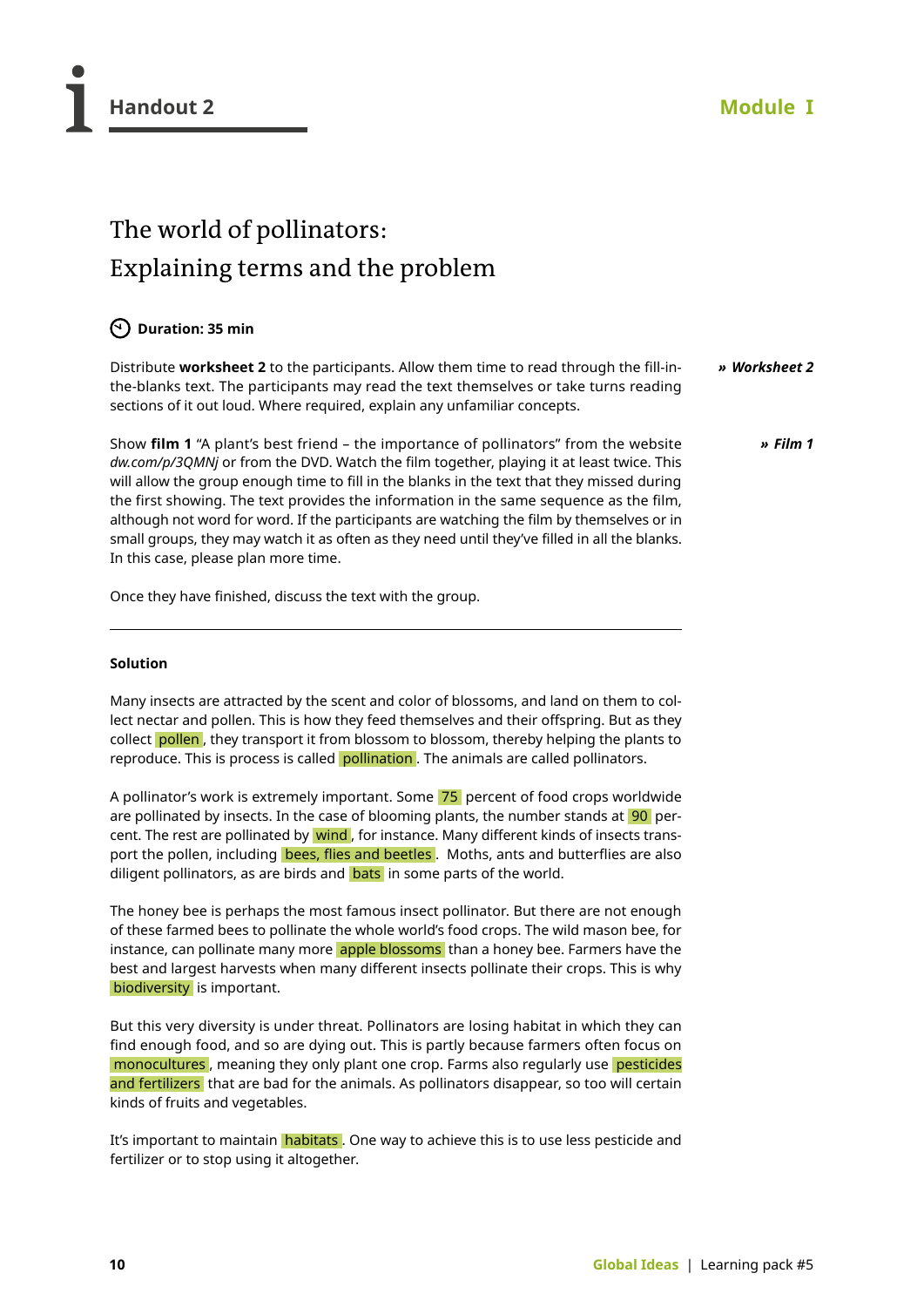

### Fill in the blanks for the film "A plant's best friend – the importance of pollinators"

Watch the **film** *[dw.com/p/3QMNj](http://dw.com/p/3QMNj)* and fill in the blanks in the text. The terms can be found at the end of the text but are not in the correct order. Cross out the words you have already used.

Many insects are attracted by the scent and color of blossoms, and land on them to collect nectar and pollen. This is how they feed themselves and their offspring. But as they collect  $\ldots$  ,  $\ldots$  they transport it from blossom to blossom, thereby helping the plants to reproduce. This is process is called . The animals are called pollinators.

A pollinator's work is extremely important. Some .......... percent of food crops worldwide are pollinated by insects. In the case of blooming plants, the number stands at percent. The rest are pollinated by , for instance. Many different kinds of insects transport the pollen, including . Moths, ants and butterflies are also diligent pollinators, as are birds and ........................ in some parts of the world.

The honey bee is perhaps the most famous insect pollinator. But there are not enough of these farmed bees to pollinate the whole world's food crops. The wild mason bee, for instance, can pollinate many more than a honey bee. Farmers have the best and largest harvests when many different insects pollinate their crops. This is why .................................. is important.

But this very diversity is under threat. Pollinators are losing habitat in which they can find enough food, and so are dying out. This is partly because farmers often focus on , meaning they only plant one crop. Farms also regularly use that are bad for the animals. As pollinators disappear, so too will certain kinds of fruits and vegetables.

It's important to maintain .................................. One way to achieve this is to use less pesticide and fertilizer or to stop using it altogether.

> pollen habitats pollination bats monocultures 75 90 pesticides and fertilizers wind apple blossoms bees, flies and beetles biodiversity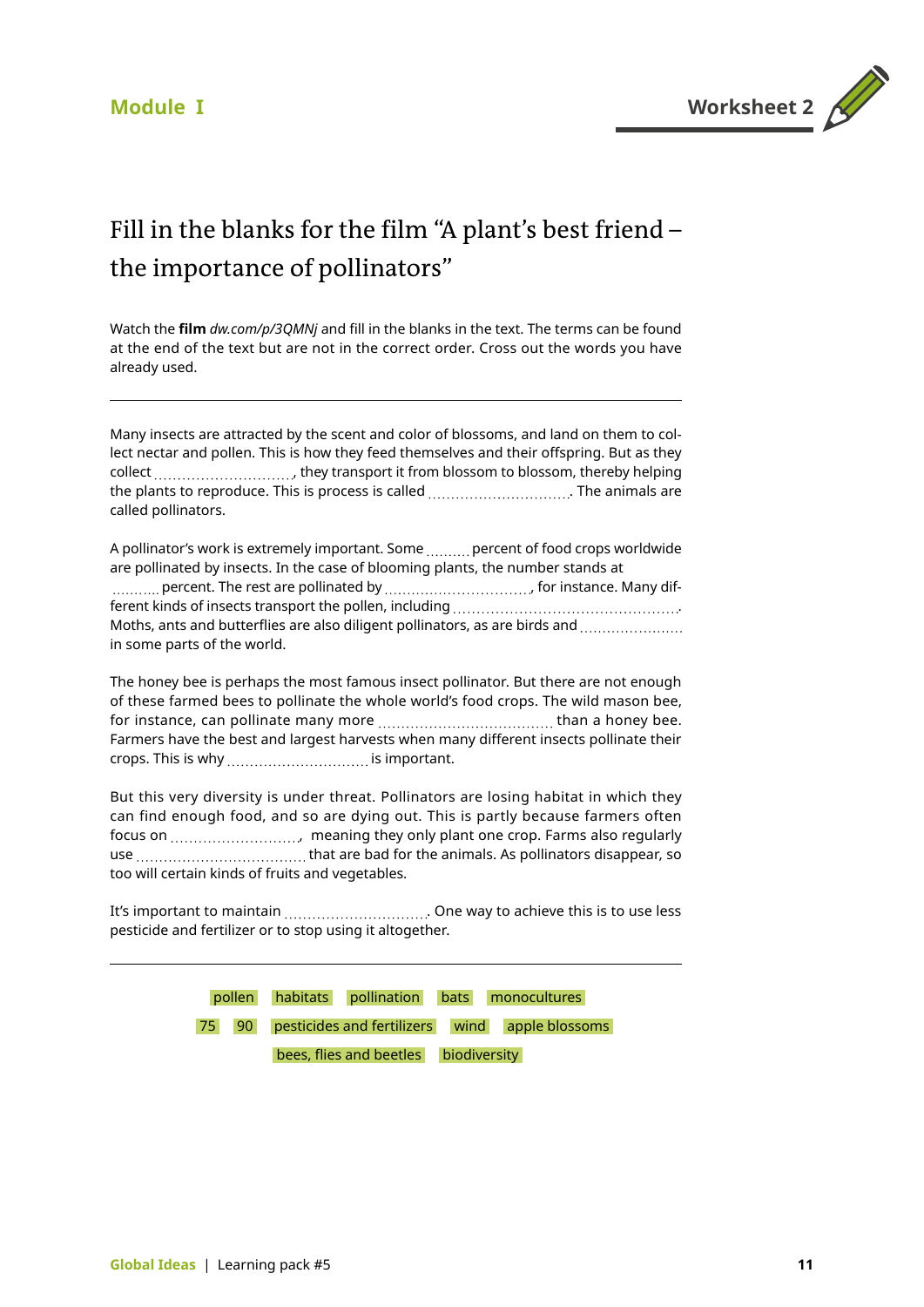### Engaging with the causes and consequences of the decline in insects

### **Duration: 45 min**

Distribute **article 1** "How to stop an insect apocalypse" to the participants. You will find a copy included in the learning pack. You can also find the article online: *[dw.com/p/3EF7H](http://dw.com/p/3EF7H) » [Article 1](http://dw.com/p/3EF7H)*

Give the group time to read the text. They may read it themselves or take turns reading sections of the text out loud.

Divide everyone into groups of about three or four. Each group should work together on the table in **worksheet 3**, the answers to which you will find in the article. *» Worksheet 3*

Once you have finished, discuss the answers as a group. This will give participants the chance to add any terms or concepts they missed.

### **Solution**

| <b>Reasons for</b><br>insects dying out    | What does that mean?                                                                                                                                                                                                                                                                                                                         | What can be done to prevent it?                                                                                                                                                                                                                                                                                                                                                                                    |
|--------------------------------------------|----------------------------------------------------------------------------------------------------------------------------------------------------------------------------------------------------------------------------------------------------------------------------------------------------------------------------------------------|--------------------------------------------------------------------------------------------------------------------------------------------------------------------------------------------------------------------------------------------------------------------------------------------------------------------------------------------------------------------------------------------------------------------|
| <b>Intensive farming</b><br>Climate change | Little fallow land left<br>$\bullet$<br>Monocultures<br>$\bullet$<br>Fertilizer and pesticide use<br>$\bullet$<br>Deforestation (trees have to give<br>$\bullet$<br>way for more farmland)<br>Changes to rivers and wetlands<br>$\bullet$<br>Deforestation<br>$\bullet$<br>Temperature increases already<br>٠<br>measurable (global warming) | IPM = traditional farming practices<br>$\bullet$<br>combined with modern technology<br>Use natural methods to control weeds<br>and pests<br>Crop rotation to boost the diversity<br>of useful insects and to avoid nutrient<br>depletion<br>Only use pesticides as a last resort<br>Abide by the Paris Agreement<br>$\bullet$<br>Reduce demand for energy and land<br>$\bullet$<br>(less electricity and red meat) |
| <b>Urbanization</b>                        | Large cities and concrete<br>landscapes<br>By 2050, 2/3 of the population will<br>$\bullet$<br>be living in cities<br>Natural habitats are disappearing<br>$\bullet$<br>Light pollution<br>$\bullet$                                                                                                                                         | Create more green spaces in cities<br>$\bullet$<br>Wild parks and gardens (wild gardens<br>increase insect biodiversity)                                                                                                                                                                                                                                                                                           |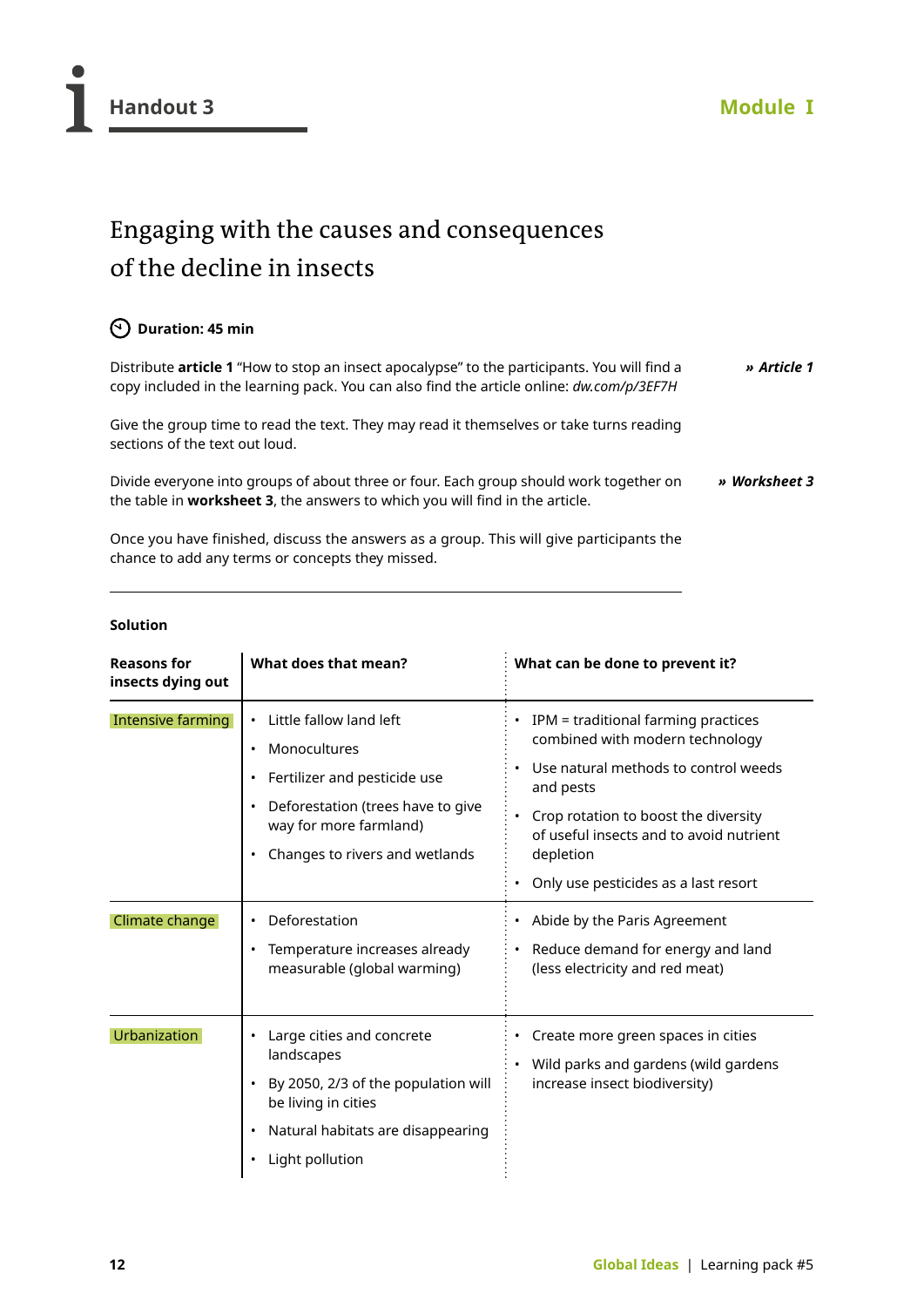### **Module I Article 1**

### How to stop an insect

### apocalypse

**We might not love creepy-crawlies, but if insects were to vanish within a century, as some scientists predict, there would be dire consequences for us humans. Is it too late to save bees, bugs and butterflies?**



*Insects are threatened worldwide*

We often pay little attention to insects unless one happens to bite, sting or generally bother us. But lately, they've become an unlikely source of nostalgia.

People have started to notice their absence, reminiscing about unwittingly swallowing tiny flies while cycling through the countryside, about car windscreens splattered with dead bug bodies at the end of a long journey or moths flocking to the light when a window was left open.

And science is backing up such anecdotal observations. A recent study published in the journal Biological Conservation says insects are hurtling down the path to extinction.

More than 40 percent of species are in decline and a third is endangered, the analysis found. Worldwide, we lose 2.5 percent of insect biomass each year, and if numbers continue to fall at their current rate, there could be no insects left in 100 years.

The results are "shocking," says Francisco Sanchez-Bayo, environmental scientist at the University of Sydney and co-author of the study. He predicts "catastrophic consequences."

"The word catastrophic is appropriate because the disappearance of insects brings with it the starvation of myriad vertebrates that depend on them, and therefore the collapse of entire ecosystems," he told DW.

Insects don't only play an important role in our food production, by providing a free pollination service, but are themselves food for all kind of animals. Without bugs, amphibians and birds would starve to death and fish would struggle to find enough to eat .

The six-legged helpers also clear away carcasses of animals that die in the wild and decompose plant waste. Without bugs, life as we know it would come to a halt.

#### **Intensive agriculture is bug-unfriendly**

According to the meta analysis, the steepest declines in insect biomass have occurred in the past 30 years. Sanchez-Bayo says this is the direct result of agricultural intensification.

### **Insects are disappearing**



Decrease of insect populations over the past decade, in percent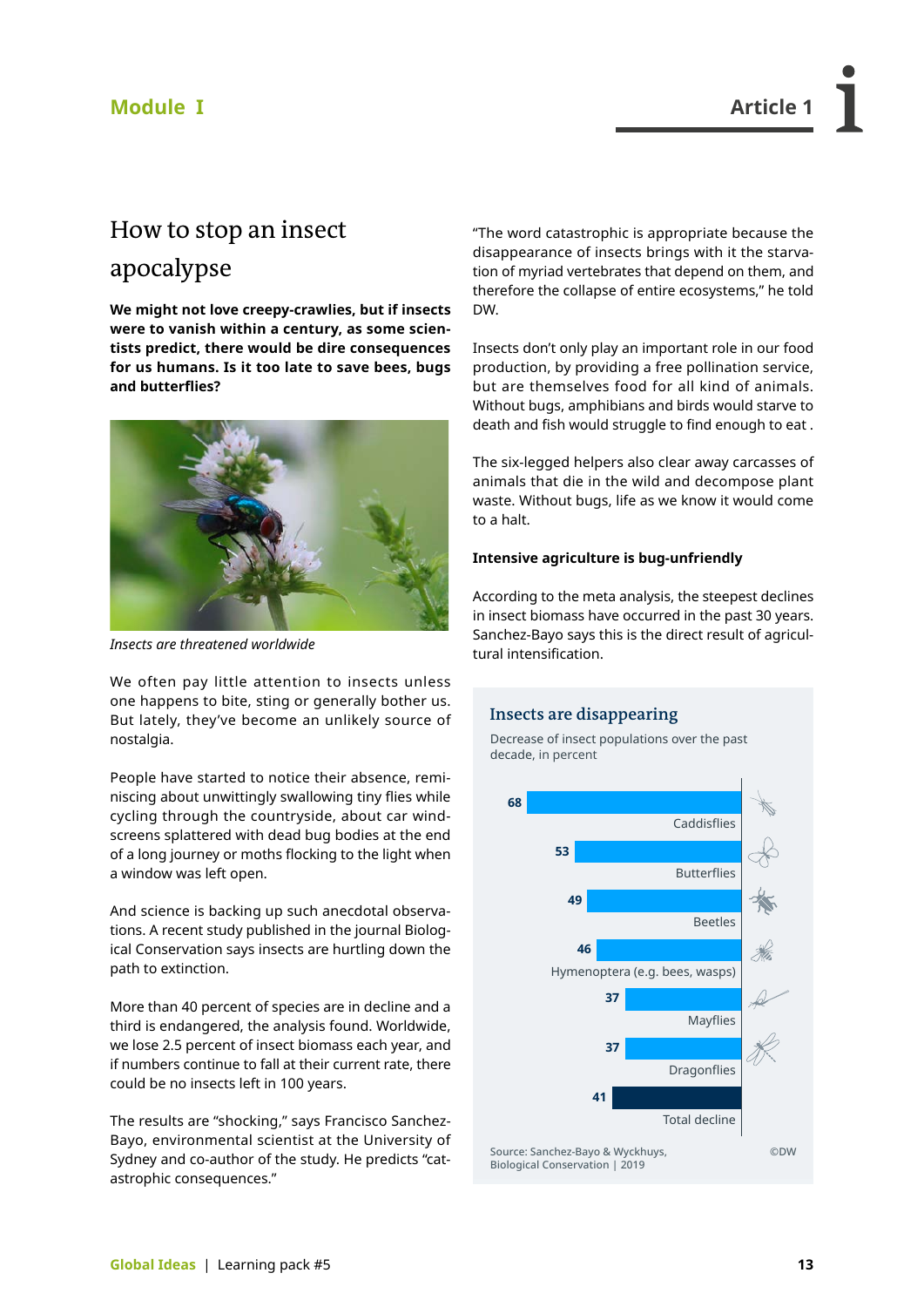The Green Revolution of the 1950s and 1960s changed the way farmers tended their fields. Fallow practices were abandoned, monocultures were developed and artificial fertilizers were introduced as a means of avoiding nutrient depletion in the soil.

Insecticides and herbicides became common features of pest and weed control, and trees and hedgerows were eliminated to generate more space.

Though this resulted in a huge gain in yield, it also implied a loss of insect habitat and led to chemical residues contaminating nearby waters.

Sanchez-Bayo says the world needs to change the way it grows food. One way forward could be a farming method known as Integrated Pest Management (IPM), which combines traditional agricultural practices with modern technologies.

"IPM advocates the use of natural means of pest and weed control, rotation of crops to maximize biodiversity of beneficial insects and avoid nutrient depletion, and only uses pesticides as the last tool to control a pest or weed outbreak," Sanchez-Bayo told DW.

By way of example, he cited the International Rice Research Institute in the Philippines, which managed to reduce the use of insecticides in rice crops by 93 percent without losing yields.

#### **Climate change could cause major insect wipeout**

Although intensive agriculture has been identified as the main driver for insect declines in Europe, scientists say the main culprits in other parts of the world are climate change and deforestation.

Even in pristine, virgin tropics, far away from fertilizers, pesticides and insecticides, insect numbers have steadily dropped.

In Puerto Rico's Luquillo rainforest, for example, there are as many as 60 times fewer insects now than there were in the 1970s. During the same period, forest temperatures have risen 2 degrees Celcius (3.6 degrees Fahrenheit). The number of lizards, frogs and birds that eat insects has declined synchronously.

Calculations by researcers at the Tyndall Centre for Climate Change Research highlight the correlation between global warming and insect survival.

Their projections suggest that if we experienced global warming of 3.2 degrees Celcius above preindustrial levels, as is likely on the basis of current pledges made under the Paris Climate Agreement, 49 percent of insects would lose half of their geographic range.

If we limited warming to 2 degrees Celcius above preindustrial levels, 18 percent would lose half of their range. In a 1.5 degree scenario, however, the number would drop to six percent.

Rachel Warren, lead author of the study, says it's very possible that population decreases would actually be even larger than projected because they didn't factor such things as intensive agriculture into their calculations.

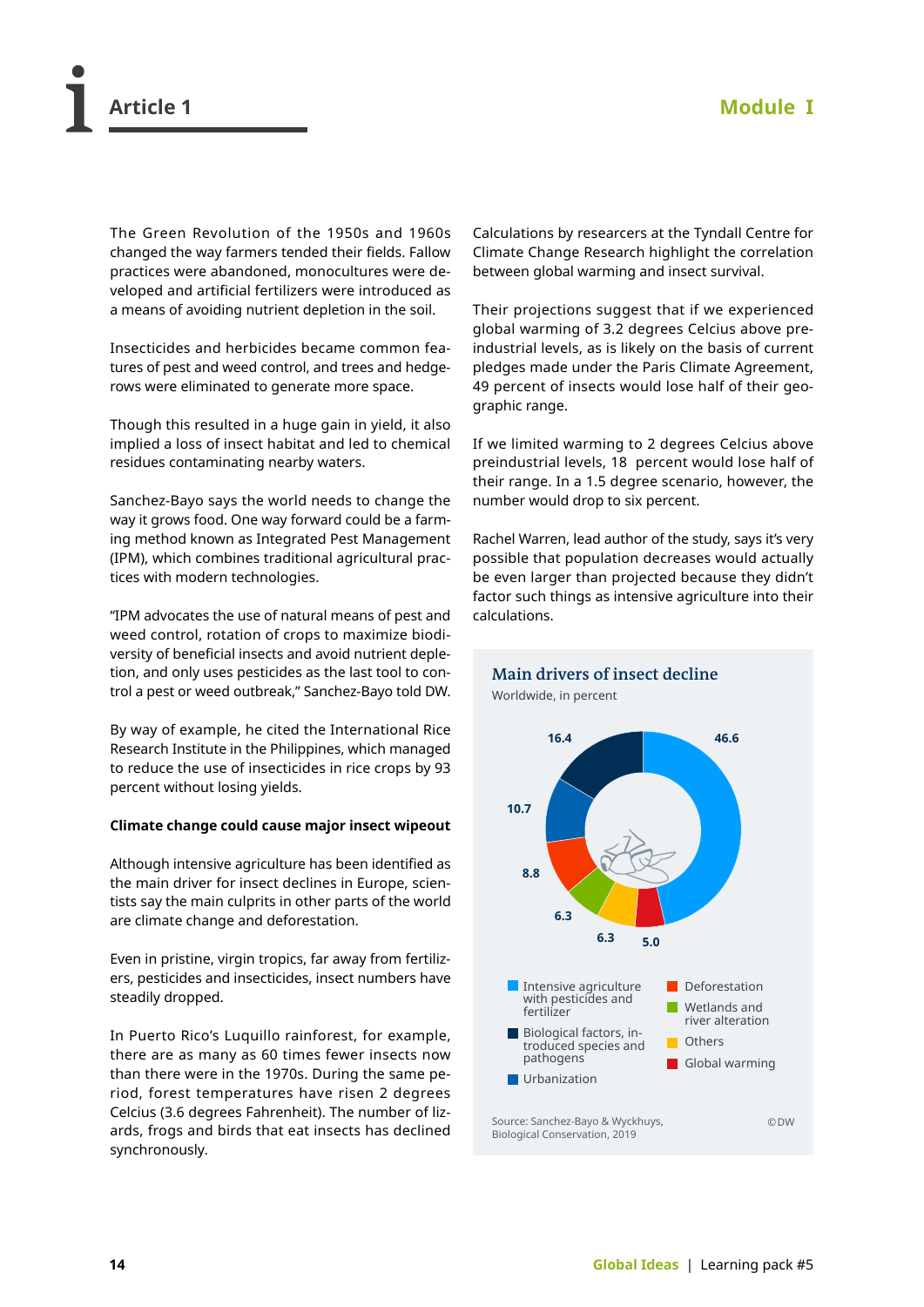### **Module I Article 1**



"It's no question that there are many pressures on insects and if we don't achieve the goals of the Paris Climate Agreement, there will be another big pressure on them," Warren told DW.

She says it's not only important that we manage to achieve the 1.5 C degree goal, but how we achieve it.

"Land availability is a major factor for insect losses. If we use too much land to grow plants for biomass energy, that would be bad for biodiversity," she explained. "So anything we can do to reduce our energy and land demand, such as using less power and eating less red meat, is great."

#### **Urbanization – let your garden grow wild**

Big cities and concrete landscapes also play a significant role in insect numbers, and with two-thirds of the global population expected to be living in urban areas by 2050, that impact is set to grow.

Densely built neighborhoods and sealed, concrete roads strip bees and bugs of their natural habitats, while light pollution leads nocturnal insects astray.

Researchers are therefore calling on governments to create more green spaces in cities by rewilding public parks and private gardens, and planting wild flowers along roadsides and on traffic islands.

A study by the University of Basel in Switzerland found that nature-friendly gardens, with deadwood, compost, unmowed grassland and native flowers, can greatly increase the biodiversity of flying and soil-dwelling insects and largely compensate for the negative effects of urbanization.

The wilder and more diverse the gardens, the more insects the researchers counted, including rare millipedes that have not yet been found anywhere else in Switzerland.

Brigitte Braschler, biologist at the Universtiy of Basel and co-author of the study, has been researching insects her entire life and says that although the decline in biodiversity "is very strong", it's not too late to change the trend.

"The public is waking up to the problem and is willing to act. Certain species are already lost but I'm positive we can stop the decline or at least slow it down," Braschler told DW.



*Wild and diverse gardens will attract more insects*

*01.03.2019 Katharina Wecker [dw.com/p/3EF7H](http://dw.com/p/3EF7H)*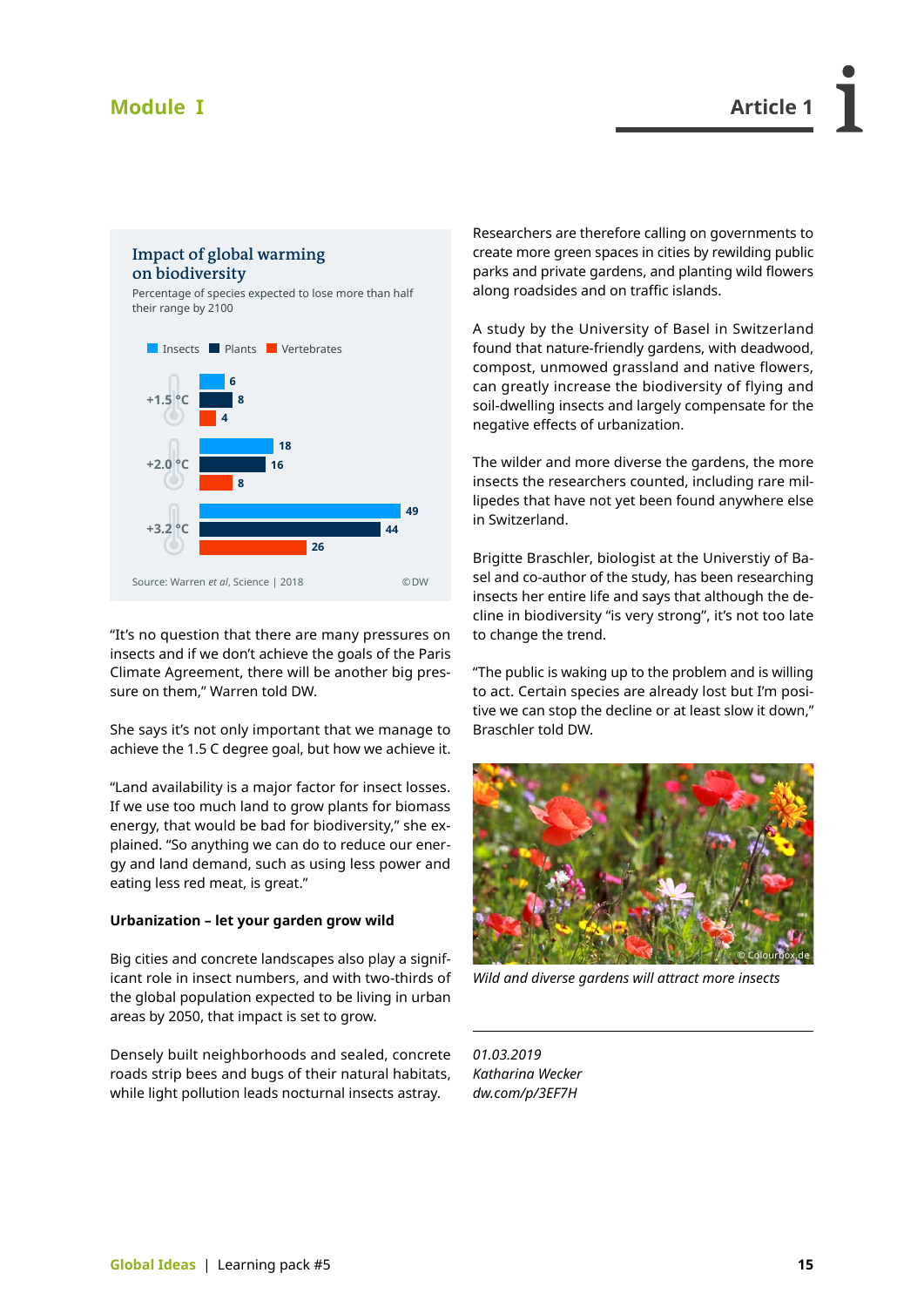

### Table for the article "How to stop an insect apocalypse"

Work in small groups to fill out the worksheet that has been distributed to you. Discuss how you will fill in the table – key words will suffice.

Please use the article "How to stop an insect apocalypse" as well as the accompanying graphic: *[dw.com/p/3EF7H](http://dw.com/p/3EF7H)*

| <b>Reasons for</b><br>insects dying out | What does that mean? | What can be done to prevent it? |
|-----------------------------------------|----------------------|---------------------------------|
| <b>Intensive farming</b>                |                      |                                 |
|                                         |                      |                                 |
|                                         |                      |                                 |
|                                         |                      |                                 |
|                                         |                      |                                 |
|                                         |                      |                                 |
|                                         |                      |                                 |
| Climate change                          |                      |                                 |
|                                         |                      |                                 |
|                                         |                      |                                 |
| Urbanization                            |                      |                                 |
|                                         |                      |                                 |
|                                         |                      |                                 |
|                                         |                      |                                 |
|                                         |                      |                                 |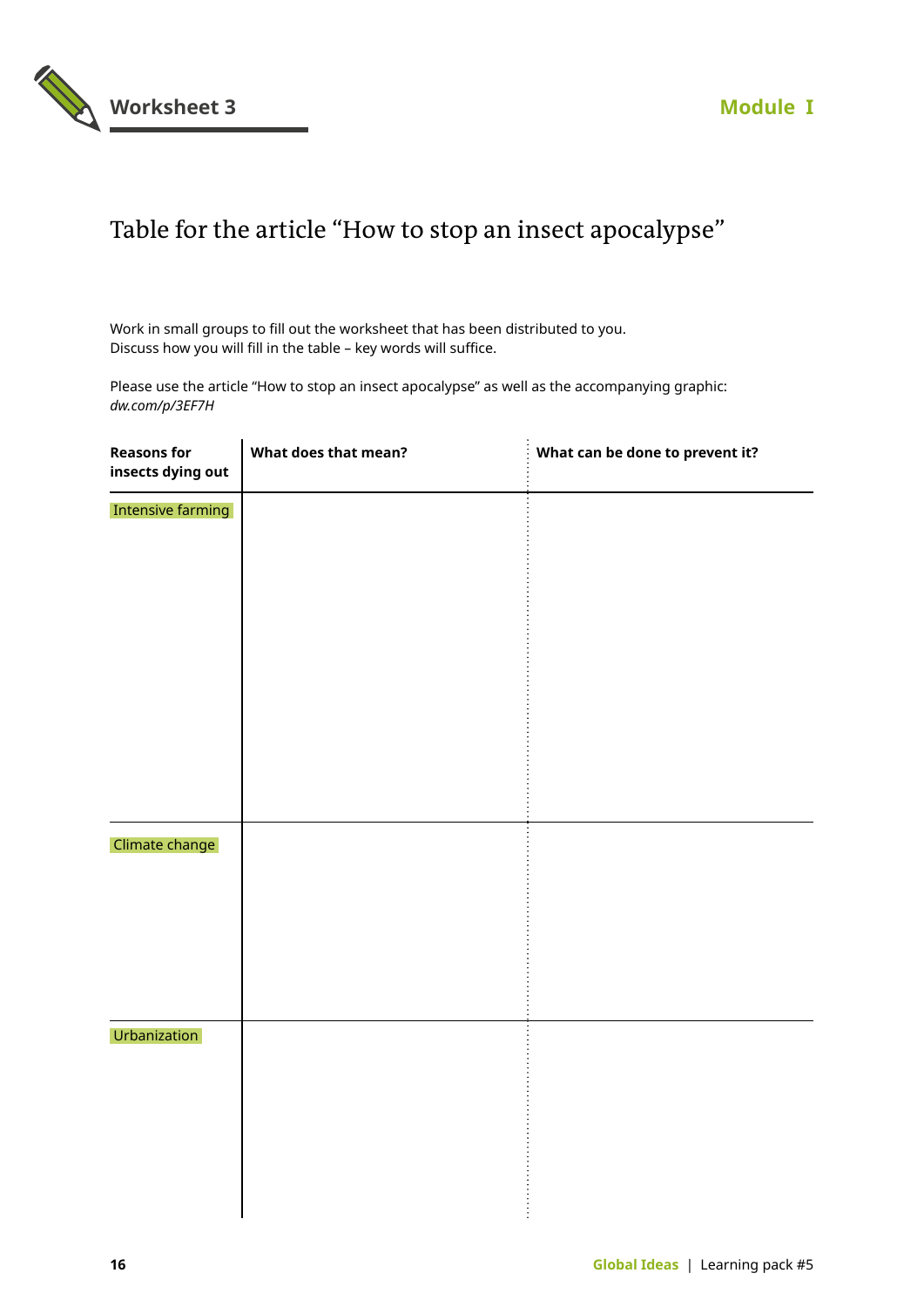### <span id="page-18-0"></span>Interview with a biologist about the consequences of insect disappearance

### **Duration: 25 min**

Distribute **article 2** "We cannot survive without insects." You will find it online under *[dw.com/p/2zrkn](http://p.dw.com/p/2zrkn)* as well as a copy below. Give the group time to read the text. They may read it themselves or take turns reading sections of the text out loud. *» [Article 2](http://dw.com/p/2zrkn)*

Distribute **worksheet 4** and discuss the tasks. The participants create a list of foreign and technical words from the text. Encourage the group to write down all of the words they don't know. For research purposes, the participants will need writing implements, books and/or a computer, tablet or smartphone with internet access. *» Worksheet 4*

Afterwards, discuss the words and their definitions with the entire group. Allow the participants time to add to their own definitions.

Tip The participants can add to their list of foreign and technical words as they work their way through this learning pack.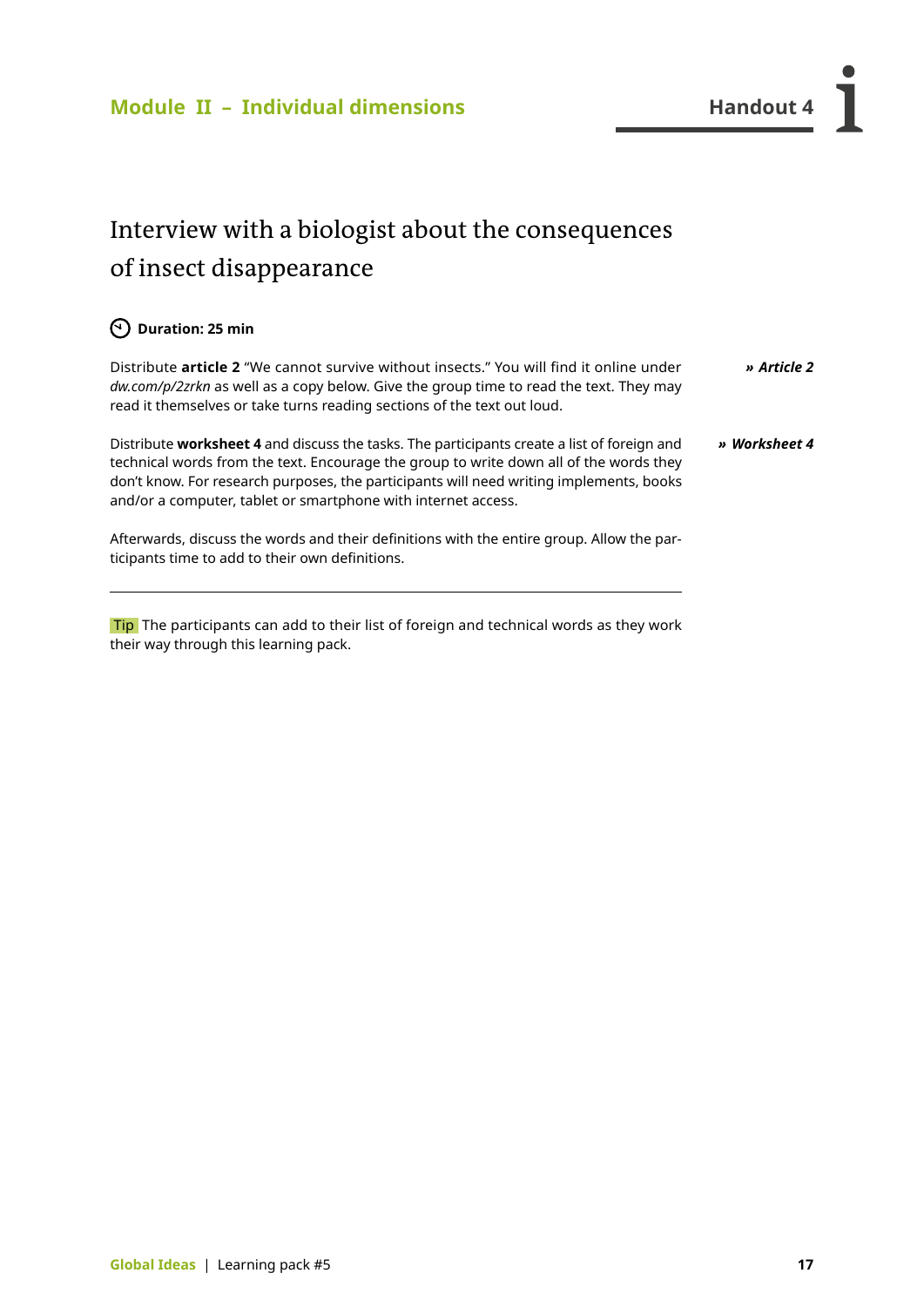### **Article 2 Module II**

### We cannot survive without insects

**Many people see insects as annoying pests. But British biologist Dave Goulson cautions: A world without insects is a dull place without coffee and chocolate – and with dead animals and cow patties piling up.**



*Dave Goulson researches insects, and gives them a voice*

#### **DW** *How many insects are there in the world?*

**Dave Goulson** Insects are the dominant lifeform on the planet. We've named well over a million species of insects, and there could be 5 or 10 million. As for the number of individuals, it's safe to say that there are many more insects than anything else, excluding microorganisms like bacteria.

### **DW** *Why are insects disappearing?*

**Dave Goulson** Most people agree that it's a combination of factors, primarily associated with the way farming has changed in the last hundred years. We've moved to this kind of industrial farming system with very big fields with monocultures of crops that are treated with lots of pesticides. It's very difficult for most insects to survive in.

### **DW** *Why should we care about the insect die-off?*

**Dave Goulson** People should be jumping up and down and be concerned over this, because we cannot survive without insects. Pollination is probably the best-known example of what insects do for people. Sometimes it's bees, sometimes it's flies, beetles or whatever. Most of the fruits and vegetables we like to eat, and also things like coffee and chocolate, we wouldn't have without insects.

Insects also help to break down leaves, dead trees and dead bodies of animals. They help to recycle nutrients and make them available again. If it weren't for insects, cow pats and dead bodies would build up in the landscape.

#### **DW** *Sounds like a dystopia. What would a world without insects look like?*

**Dave Goulson** Pollination is necessary for most wild flowers. So if we lose most of our insects, then we're going to lose our wild flowers, which means that anything else that likes to eat wild plants will disappear. Insects are at the heart of every kind of ecological process you can think of. Without them, we would live in a sterile, dull world where we eke out a boring existence of eating bread and porridge.

### **DW** *What about pests like mosquitoes? Do they also have an ecological purpose?*

**Dave Goulson** All insects are doing something. They are either food for something, or they pollinate something or whatever. But not every organism has to have a purpose. It may be the case that one or two insect species go extinct and it wouldn't have any noticeable effect on anything. The concern is that if we lose more and more of them, ecosystems will slowly unravel.

#### **DW** *Researchers found that insects in a nature reserve in Germany declined more than 75 percent. But that hasn't necessarily affected us and our crops, right?*

**Dave Goulson** The biggest crops grown in Europe don't depend upon insect pollination; wheat, for example, is wind-pollinated. Other parts of the world are starting to see the impacts of the loss of pollinators: In parts of China, they now hand-pollinate their apple and pear trees because they don't have enough bees left to do it.

### **DW** *So you are saying, we haven't experienced the full impact of the insect die-off?*

**Dave Goulson** That's right. We've got a growing human population trying to grow more and more food, and we've got a rapidly declining population of pollinators. Those two things are going to crash into each other. It can't be more than 10 years away, and probably less would be my guess.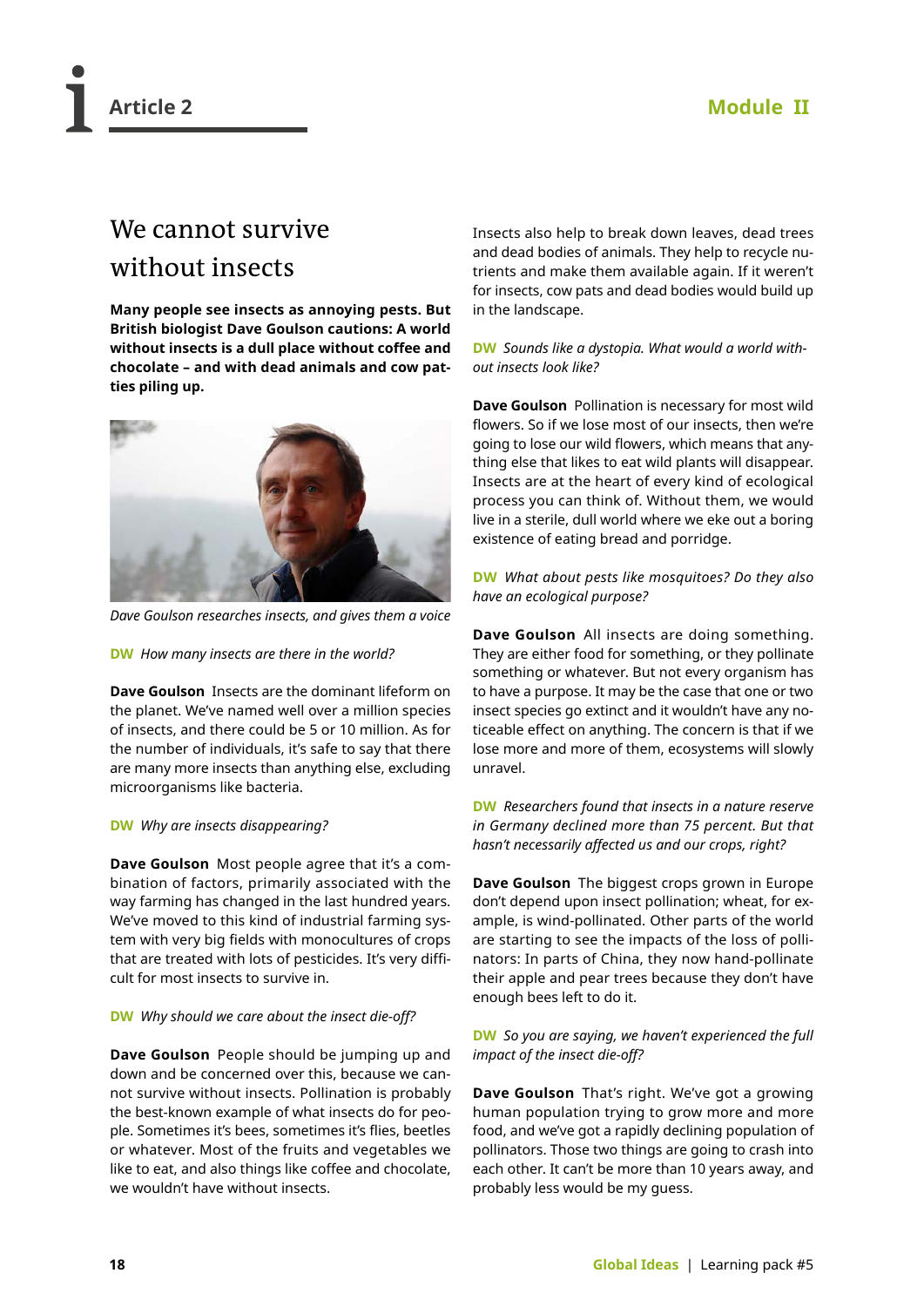### <span id="page-20-0"></span>**Module II Article 2**

**DW** *Why are particularly bee colonies in such bad shape?*

**Dave Goulson** Intensification of farming has resulted in a landscape with very few flowers, and when there are flowers, they're very likely contaminated with pesticides. That has made life pretty difficult for bees. Moreover, we've accidentally spread a whole bunch of bee diseases around the planet with moving domestic honeybees around. If you're a bee and you are sick and poisoned and hungry all at the same time, then it is not surprising you might die.

**DW** *Will the ban on the open-air use of neonicotinoids in the European Union save the bees?*

**Dave Goulson** No. Some people wrongly believe that neonicotinoids are the main problem that bees face. Neonics do harm bees, and stopping using them is a wise and sensible thing to do. But we currently use about 500 different pesticides in Europe. Banning three of them, probably the worst three, is a good start – but there's still an awful long way to go. If you withdraw one pesticide, the farmer just wants to know which pesticide he can use instead. We really need to look at this whole system of farming and find a way to massively reduce pesticide use.

#### **DW** *Which insects will suffer most from climate change?*

**Dave Goulson** Bumblebees are a classic example. They are big furry insects that are well adapted to cold climates, to cool wet temperate conditions, and they are really going to struggle as it gets warmer. There are predictions that many of our European bumblebees will disappear by the end of this century.



*Soon to be extinct? Bumblebees are suffering greatly due to climate change* 

**DW** *Will some species of insects also benefit from climate change?* 

**Dave Goulson** Certainly some insects. The ones that can breed fast, that have big populations, that are adaptable. Those tend to be the ones that are pests, the ones that we don't want. Whereas butterflies, dragonflies and bumblebees breed much more slowly, they're less adaptable. So we do run the risk exterminating most of the beautiful and important insects that we love. And being left with lots of flies and cockroaches.

### *02.07.2018*

*Sonya Angelica Diehn conducted the interview, which has been shortened and edited for clarity. [dw.com/p/2zrkn](http://p.dw.com/p/2zrkn)*



*Industrial agriculture uses large amounts of pesticides*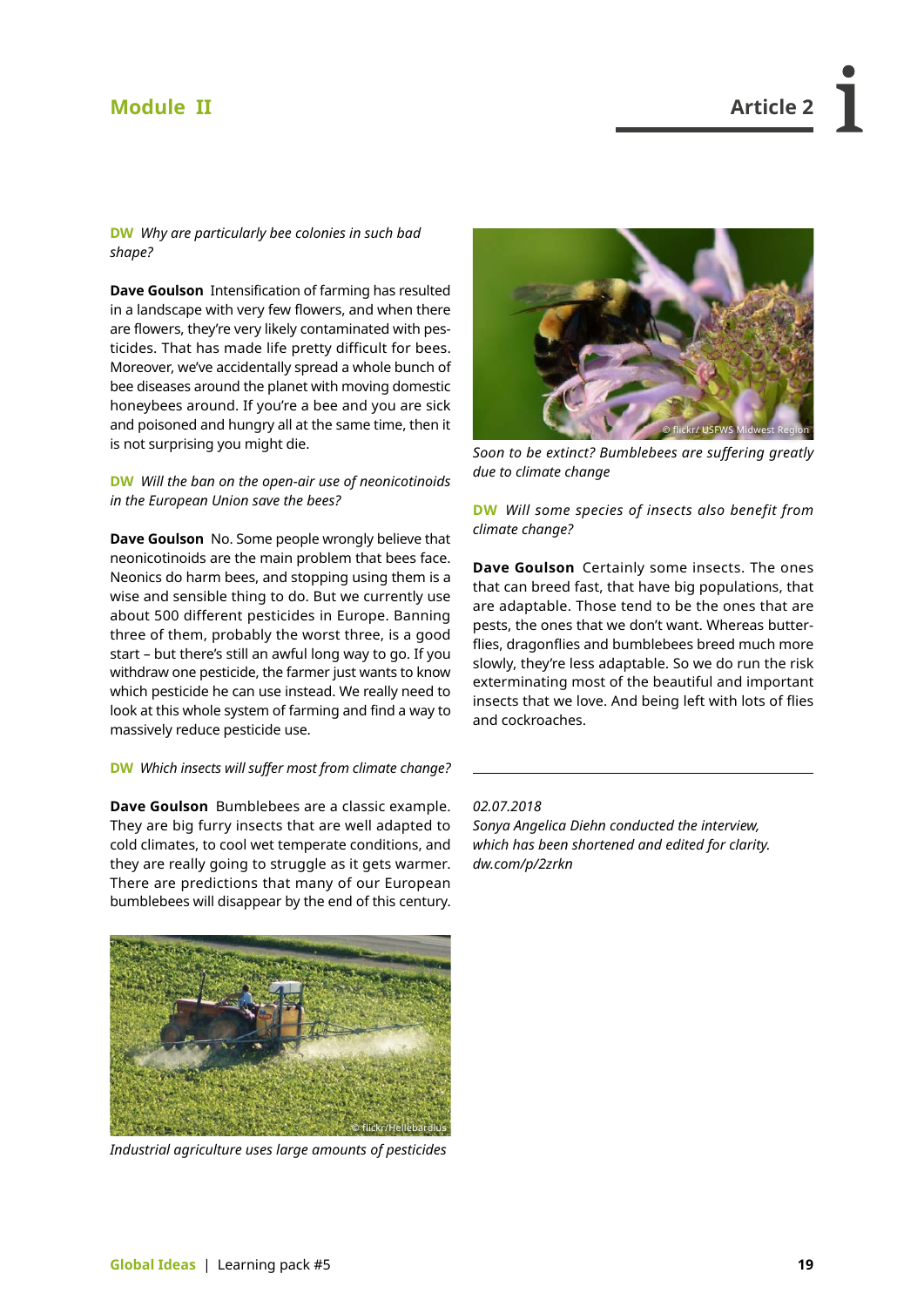

### Listing foreign and technical words from the interview "We cannot survive without insects"

Biology professor Dave Goulson says a world without insects would be sterile and dull. Please read the **interview** "We cannot survive without insects": *[dw.com/p/2zrkn](http://dw.com/p/2zrkn)*

The text contains some uncommon words. Three of those are in the below table. Are there any other words in the text that you don't understand? Note them in the table.

What do these words mean? Research online or in books. Please write their definitions in the right-hand column.

| I don't know this word                 | The word means |
|----------------------------------------|----------------|
| Ecosystem                              |                |
| Pesticides, for example neonicotinoids |                |
| Bee diseases                           |                |
|                                        |                |
|                                        |                |
|                                        |                |
|                                        |                |
|                                        |                |
|                                        |                |
|                                        |                |
|                                        |                |
|                                        |                |
|                                        |                |
|                                        |                |

Discuss your list with the others. Have you forgotten anything? Add it!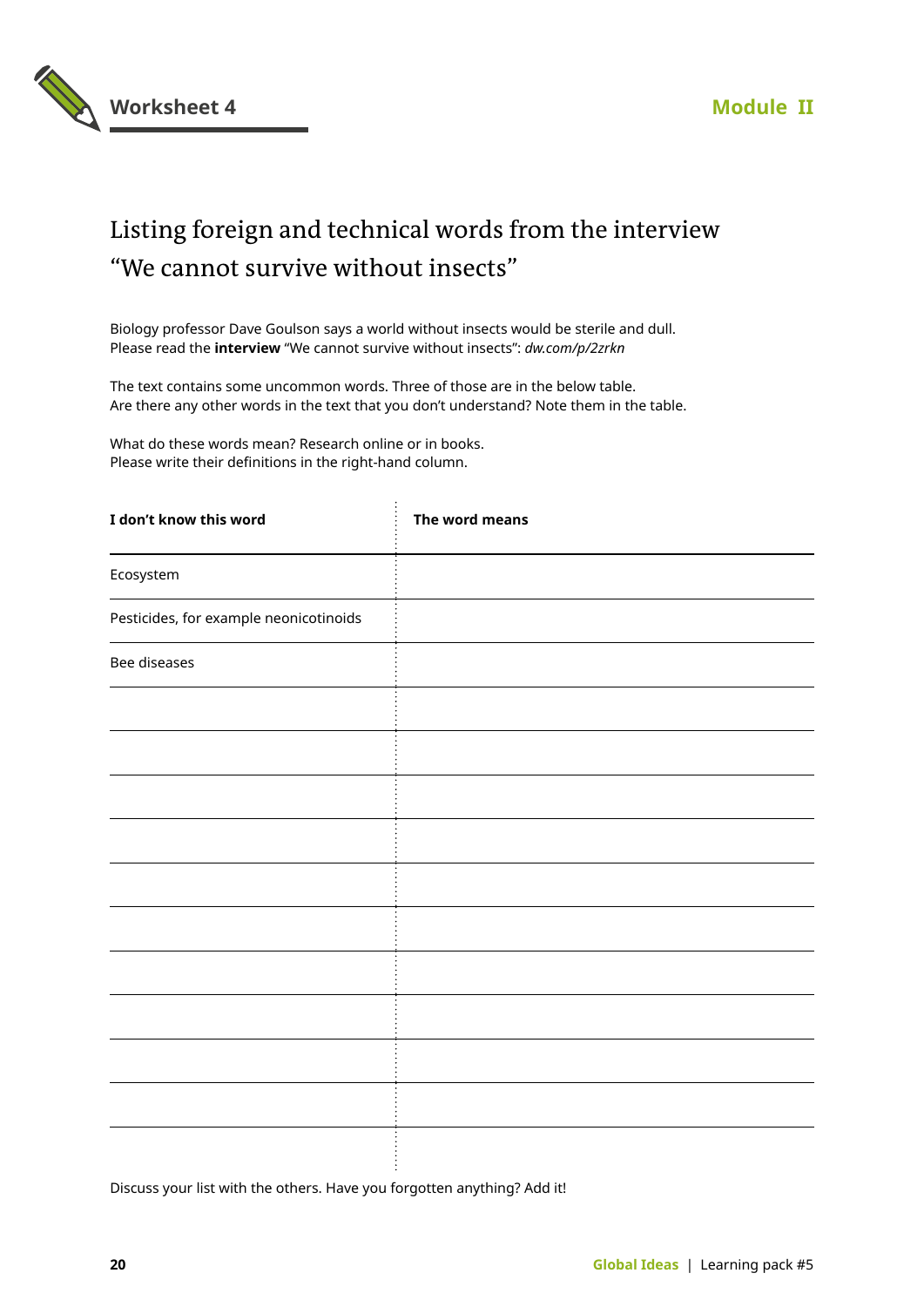*» [Film 2](http://dw.com/p/2wNIB)*

### The consequences of insect decline: an example from China

### **Duration: 25 min**

Show **film 2** "China's plants blossom without bees" to the entire group. You will find it online under *[dw.com/p/2wNIB](http://dw.com/p/2wNIB)* or on the DVD. Then distribute **worksheet 5**. *» Worksheet 5*

Participants are required to match up the sentences that go together. They should do so by drawing a line to match up the parts. If preferred, they may also cut out the puzzle pieces and glue the matching sentences together. In this case, please plan extra time. Please show the film again if required.

Read the correct sentences to the group.

Discuss the advantages and disadvantages of hand pollination with the entire group.

#### **Solution**

| Fruit farmers have to do something                             | that would normally be taken care of<br>by nature.      |
|----------------------------------------------------------------|---------------------------------------------------------|
| The bees should really be the ones<br>distributing the pollen, | but there aren't enough of them<br>left in this region. |
| Therefore, the fruit farmers must                              | pollinate the blossoms by hand.                         |
| Each tree has to be                                            | pollinated three times.                                 |
| In China, there aren't many bees left,                         | because too many chemicals are used<br>in agriculture.  |
| A farmer in China uses on average<br>more than twice as much   | pesticide per hectare as a European farmer.             |
| Bees are better than people<br>at pollinating blossoms,        | because they can crawl into the flowers.                |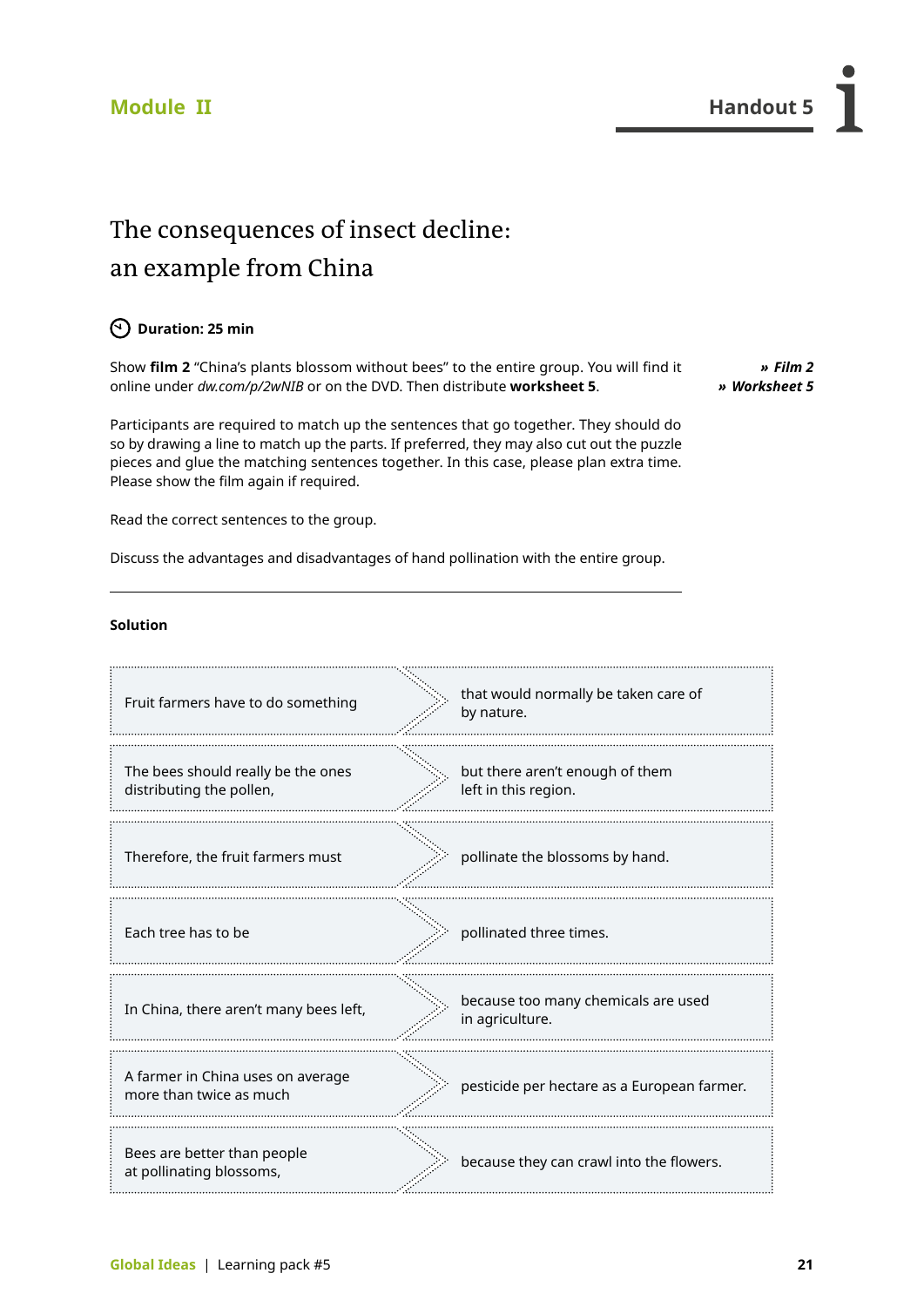

### Word puzzle for the film "China's plants blossom without bees"

Watch the **film** "China's plants blossom without bees": *[dw.com/p/2wNIB](http://p.dw.com/p/2wNIB)* The film focuses on fruit farmers in China.

Match up the sentences correctly. You can use a pen to connect the puzzle pieces. Or you may cut them out and match up the correct parts – similar to a jigsaw puzzle.

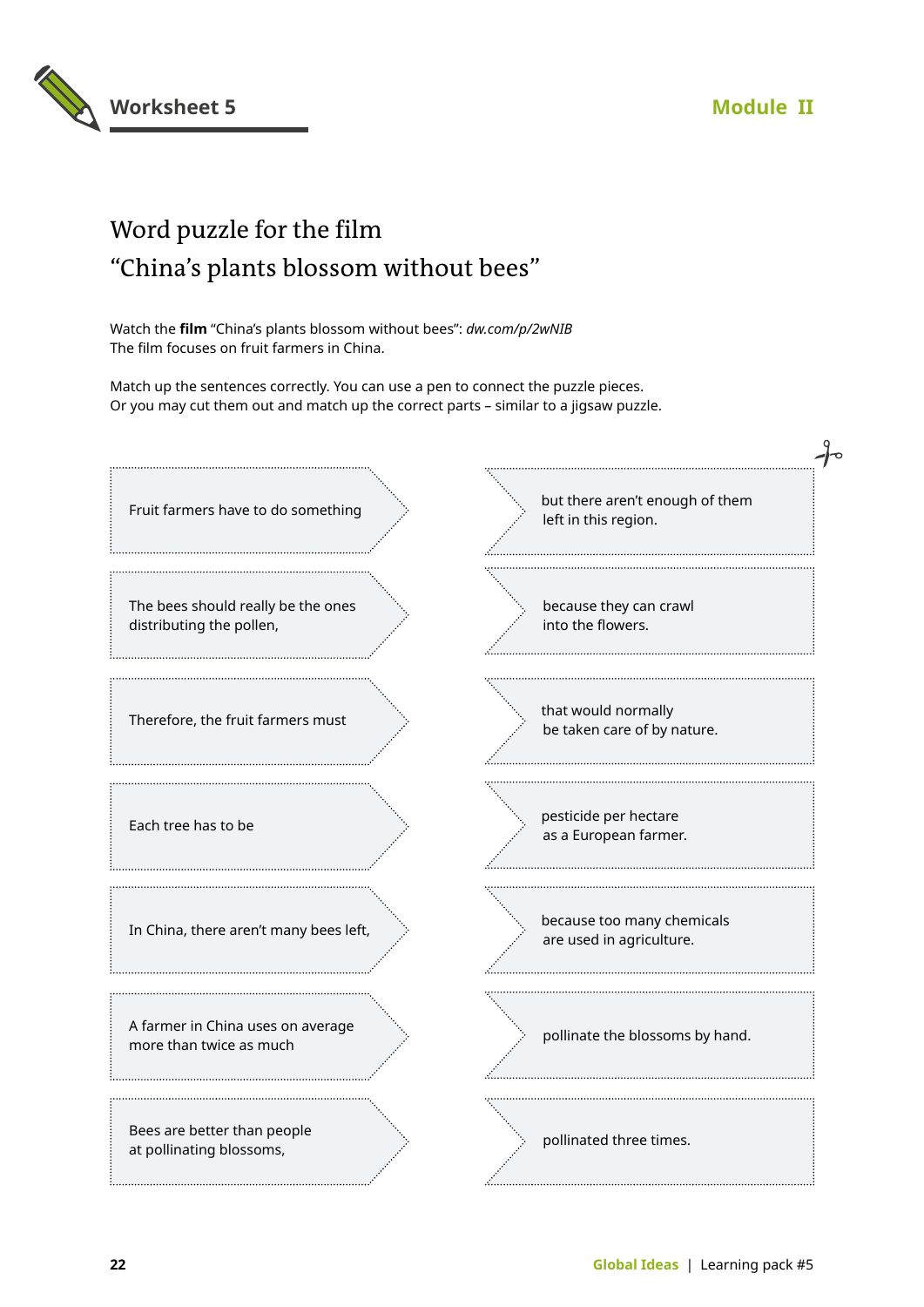### Researching the topic "our lives without pollinators"

### **Duration: 90 min**

For this unit, participants will make a **poster** addressing the topic "our lives without pollinators." They may use books or the internet to conduct their research. They may also reread the **interview** "We cannot survive without insects" on page 18/19 as well as online: *[dw.com/p/2zrkn](http://dw.com/p/2zrkn)*

Some guiding questions will help with the research. Distribute **worksheet 6** to the participants. The group may also complete the research portion of this task as part of their homework. Once they have finished, discuss the results with the group. *» Worksheet 6*

Divide the participants into small groups and have them make a poster. Discuss ahead of time which materials the groups will need. Discuss who can contribute which materials ahead of the lesson.

#### Material (for instance):

- A large, sturdy piece of paper or cardboard
- Jotting paper
- Water colors and markers of various colors
- Scissors
- Glue
- Old newspapers and magazines
- Computer with internet access
- A printer

Discuss the finished **posters** with the entire group. You may use the following questions to guide the discussion:

- **1.** What is your first impression? What catches your attention immediately?
- **2.** Why did you choose these specific pictures?
- **3.** What stands out to you about the text?
- **4.** How would you describe the relationship between text and pictures?
- **5.** Why did you choose these colors?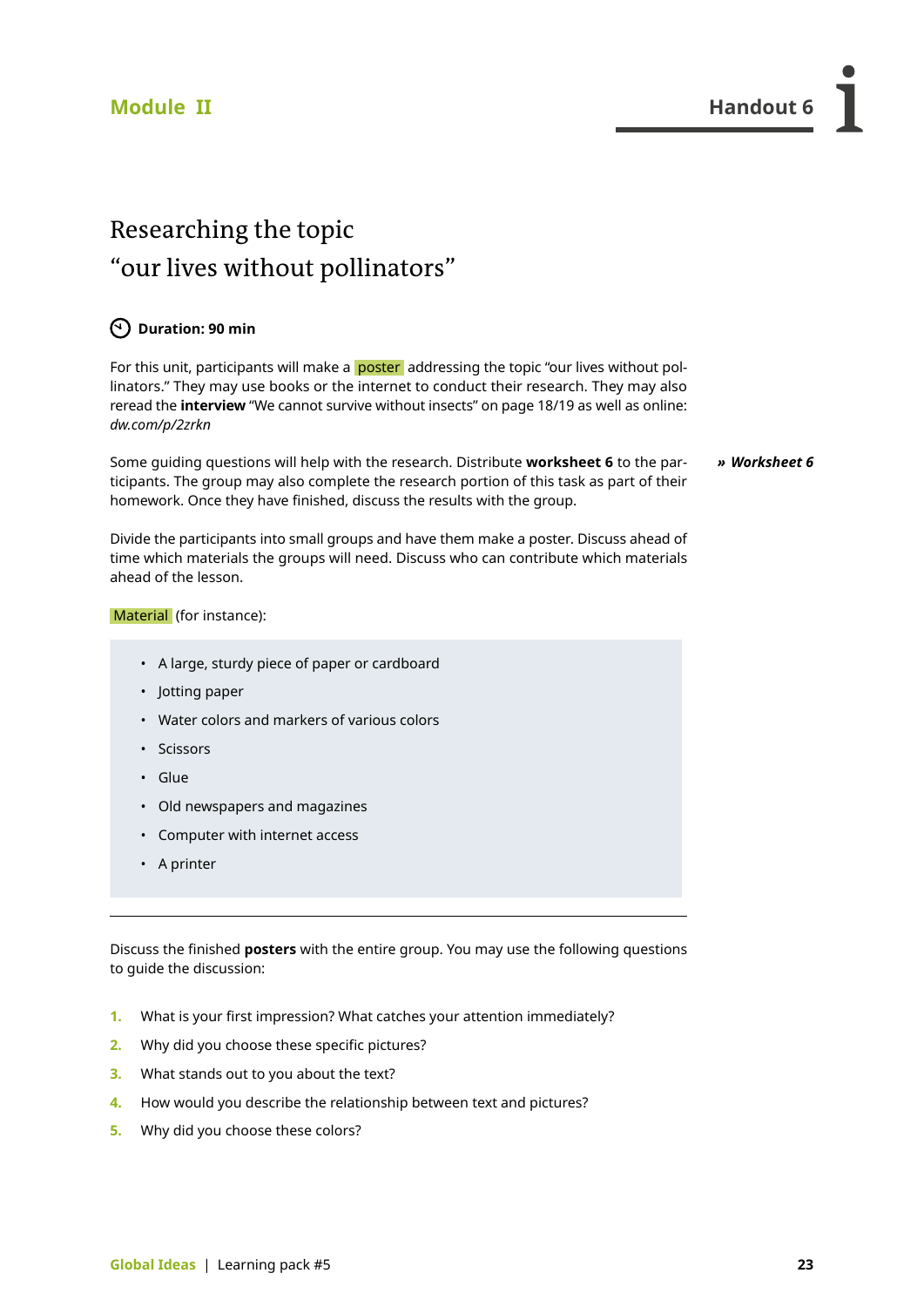

### Research and poster: Our lives without pollinators

The world would be very different without pollinators. Many things would no longer exist. Each small group should consider what that would mean for them and what they would have to forgo.

Create a list of things that would no longer exist in a world without pollinators.

The following questions are a guideline:

- Which varieties of fruit would you miss?
- Which vegetables would you miss?
- Which drinks would you have to do without?
- And what would it mean for cosmetics and medicines?

You may also try to think of other products that would no longer be around if pollinators disappeared. Please use books or the internet for your research.

Tip Reread the **interview** "We cannot survive without insects": *[dw.com/p/30TKw](http://dw.com/p/30TKw)*

Make a **poster** using your research results.

Tip Use some jotting paper to make sketches before gluing anything to your poster.

Present your poster to the other groups.

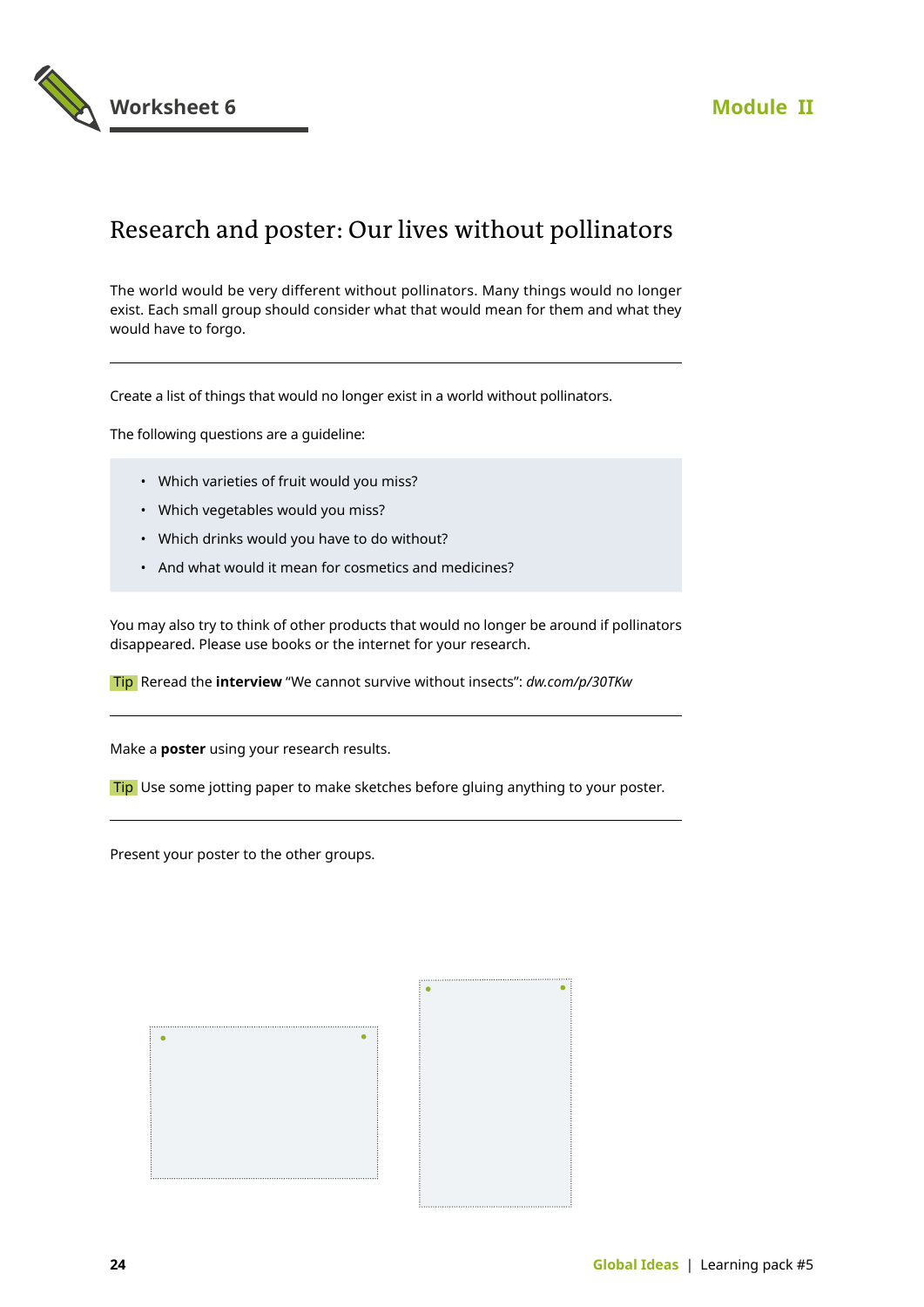*» [Film 3](http://dw.com/p/3Hykz)*

### <span id="page-26-0"></span>Introducing a pollinator protection project in Mexico

### **Duration: 90 min**

Divide the participants into small groups of four to five people. Distribute **worksheet 7**  to everyone. *» Worksheet 7*

Discuss the task with the entire group:

The aim is to create a flyer for the Mexican environmental group BIOMA from **film 3** "Mexico: Protecting vanilla's only natural pollinators." You will find the film online under *[dw.com/p/3Hykz](http://dw.com/p/3Hykz)* or on the DVD.

The flyer is targeted at kids and young people. If you like, you could also consider a different target group together with the project participants.

Watch the film with the entire group and have the participants take initial notes. Show the film again with pauses, so the participants can complete their notes. Alternatively, each group is given a device on which to watch the film at their own pace.

Each small group should then think about the design of their flyer. Discuss ahead of time which materials the group will need and who can contribute what.

Material (for instance) :

- Colored paper
- Jotting paper
- Markers of various colors
- Scissors
- Glue
- Old newspapers and magazines
- A computer with internet access
- A printer

Each group should then present their flyer.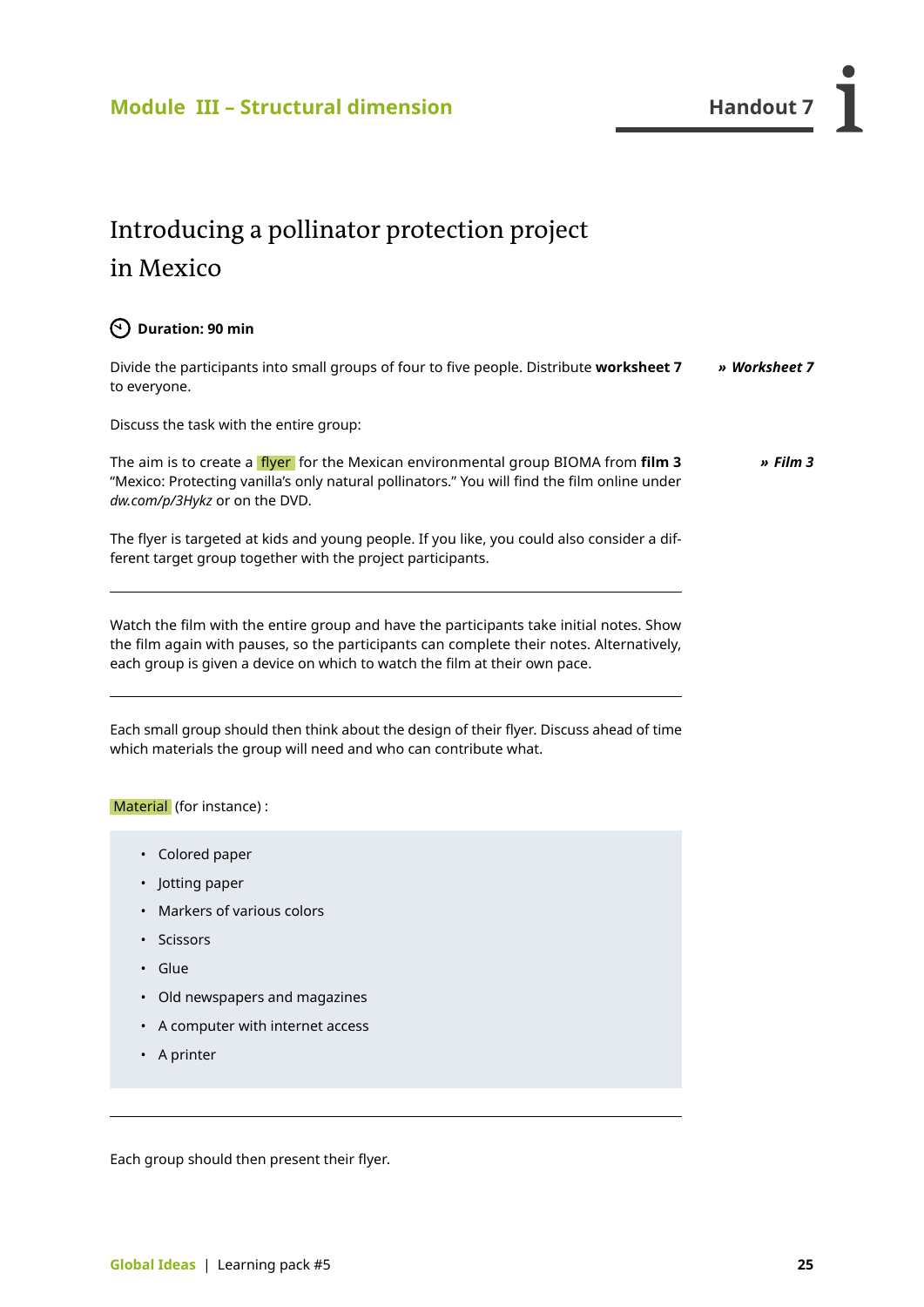



### Flyer for the film "Mexico: Protecting vanilla's only natural pollinators"

Watch the **film** "Mexico: Protecting vanilla's only natural pollinators": *[dw.com/p/3Hykz](http://dw.com/p/3Hykz)*

The film focuses on the Mexican environmental group BIOMA, which is working to protect the vanilla plant.

Working in groups, create a **flyer** for BIOMA. The flyer is aimed at children and young people.

The following questions should help you create the flyer:

- What kind of project is it?
- What's the project's aim?
- Why is the project important?
- Who is supporting the project?
- How can people reading the flyer help the project?

You will find the answers to these questions in the **film** and the accompanying text.

Also think about when and why you use vanilla? Perhaps you could also include this information on the flyer? Write down what should appear on the flyer.

Sketch your flyer on some scrap paper and fold it for test purposes – can you read everything easily?

Design your flyer, taking into account pictures or logos that work with your text. You may paint, draw or craft your flyer, and you could also cut or print out pictures and stick them to the flyer.

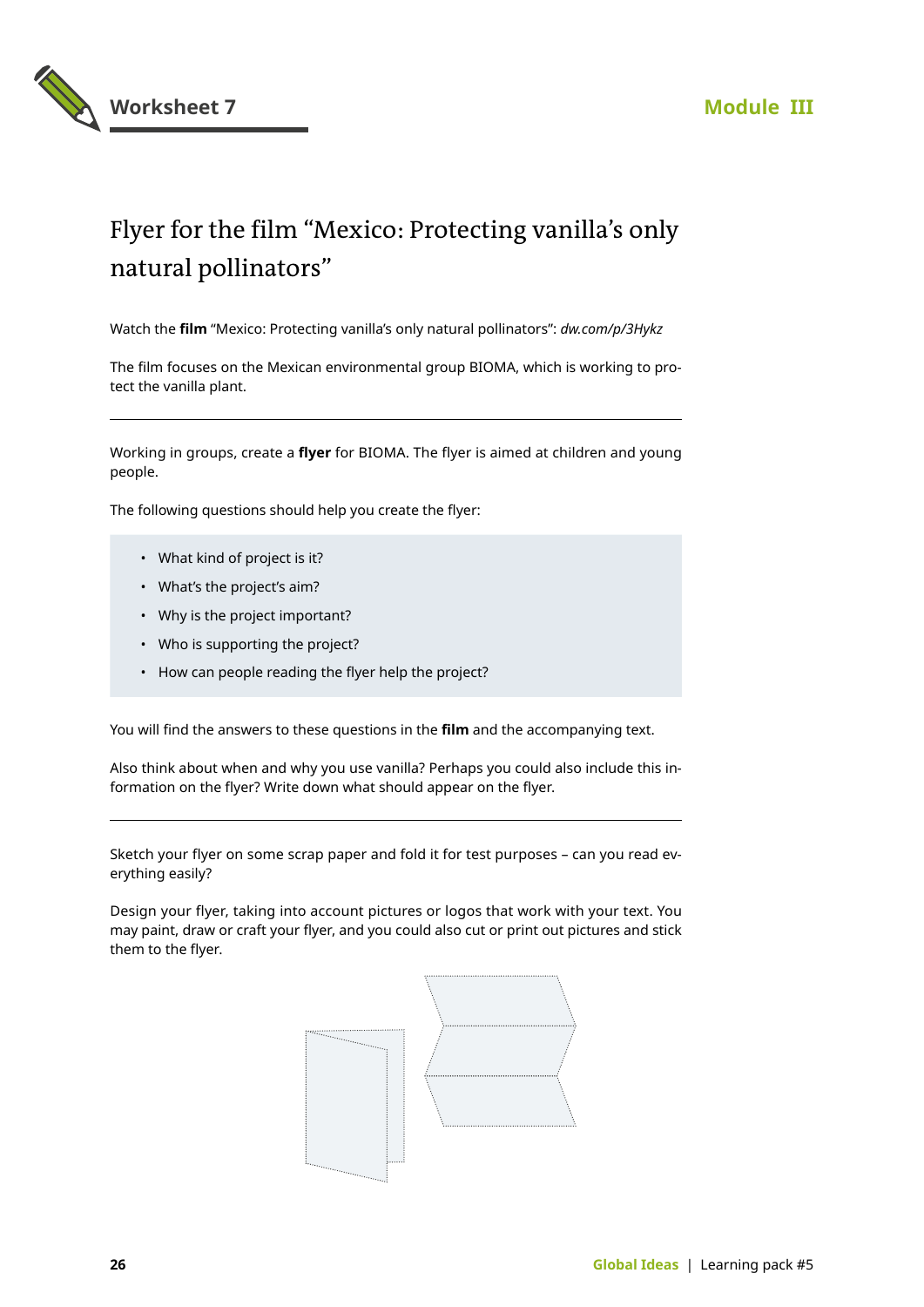## Interview with an entomologist about political and economic measures for pollinator protection

### **Duration: 40 min**

| Distribute article 3 "The world needs pollinator-friendly policies, scientist warns." You will<br>find the text online under dw.com/p/3Qexc and a copy of it below.                                                                                                                                                                                                                                                                                   | » Article 3   |
|-------------------------------------------------------------------------------------------------------------------------------------------------------------------------------------------------------------------------------------------------------------------------------------------------------------------------------------------------------------------------------------------------------------------------------------------------------|---------------|
| Allow them time to read through the text. The participants may read the text themselves<br>or take turns reading sections of it out loud. Explain any unfamiliar words or concepts.                                                                                                                                                                                                                                                                   |               |
| Distribute worksheet 8 with the "priorities" game. Participants should read the table.<br>Working alone, each person should then mark the 10 statements they believe to be<br>particularly important. In small groups, they should discuss their decisions. The groups<br>should then decide which five statements they find most important and order them. The<br>most important statement comes in first, with the least important placed in fifth. | » Worksheet 8 |
| Reflect with the entire group which statements were considered difficult to weight and                                                                                                                                                                                                                                                                                                                                                                |               |

which statements the groups agreed on easily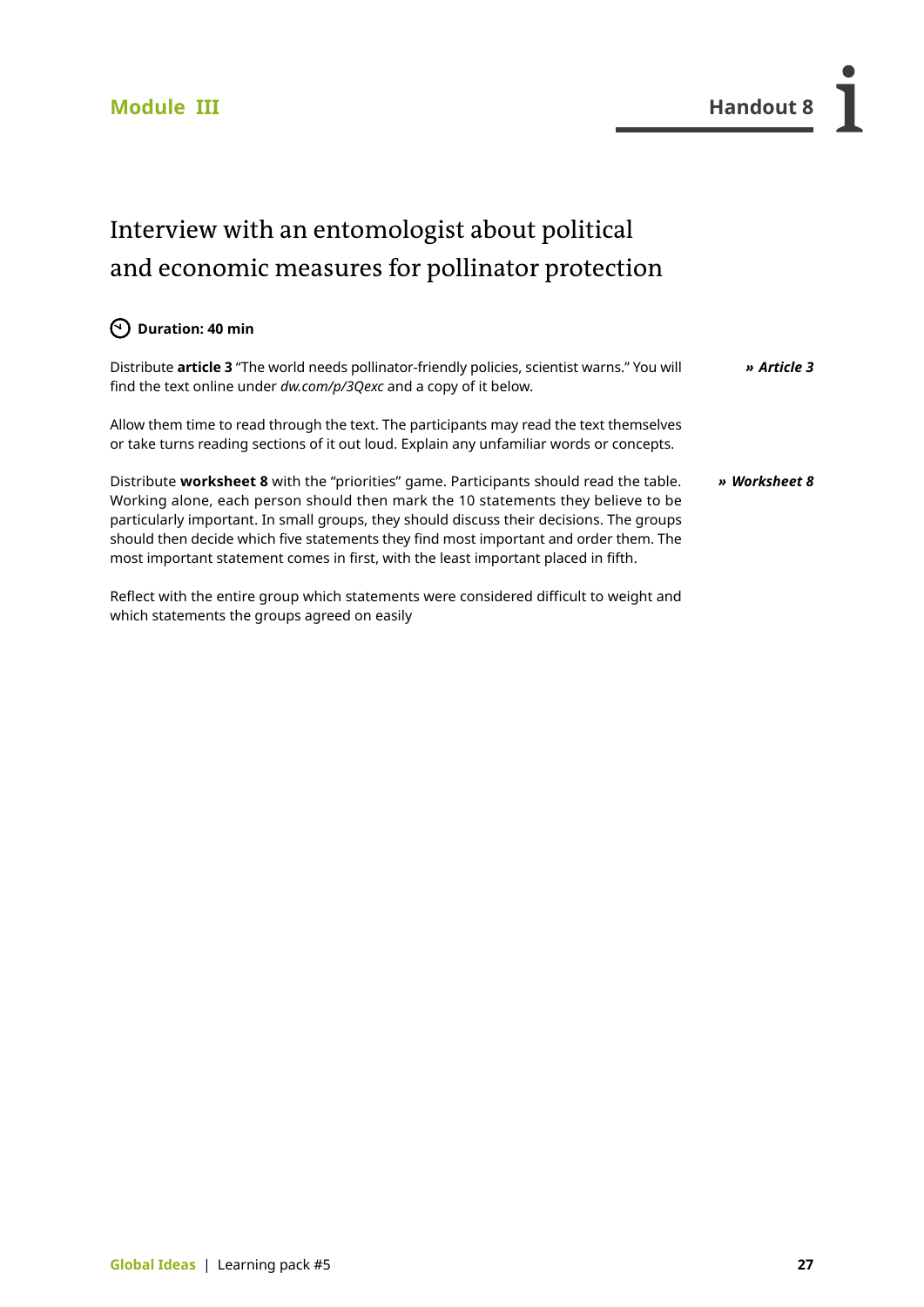### To stop an insect die-out, the world needs pollinator-friendly policies, scientist warns

**Insects are among the most successful creatures on the planet. But they're in decline and that would have serious consequences for the world. Entomologist Josef Settele talks to DW about stopping the insect die-off.**



*Josef Settele says we need insect-friendly farming to stop pollinator decline* 

Creepy-crawlies are among the oldest life forms on this planet. Before dinosaurs ever walked the Earth, insects were certainly already there. Some estimates date their origins to 400 million years ago. They're also extremely successful. Of the 7-8 million species documented on Earth, around three quarters are likely bugs.

But several insect species could disappear for good in the next few decades and that would have serious consequences for humans.

Insects like bees, butterflies and even certain species of beetle and ant incidentally pollinate our crops when they collect protein-rich pollen and sugary nectar, ensuring we have enough to eat.

DW spoke to Josef Settele, a professor and entomologist at the Helmholtz Centre for Environmental Research (UFZ) in the eastern German city of Halle, about whether we need to worry about our food and how politics and business could intervene to halt the insect decline.

Settele was in the global spotlight in May 2019 when the United Nations IPBES Global Assessment Report on Biodiversity and Ecosystem Services was

published. In the report, the entomologist and his colleagues determined that around 1 million plant and animal species are threatened with extinction.

Insects are being hit particularly hard. The scientists estimate that around 10% of all insect species are threatened with dying out over the next few decades – and that's a conservative calculation.

**DW** *In the report, you conclude that in some world regions 40% of wild, pollinating insects, particularly wild bee species, are already facing extinction. Why don't we just put up bee boxes and hives everywhere?*

**Josef Settele** That will only help so much. The wild cousins of the honeybee don't necessarily live under the guardianship of humans. And the honeybee is responsible for pollinating only a certain percentage of our crops. For instance, they pollinate just a small portion of our apples. Wild pollinators whether they be hoverflies, bumblebees, or other insects like butterflies are more important in this regard.

**DW** *So my apple harvest could be less bountiful if the honeybee is the only species available to pollinate it?*

**Josef Settele** Correct but even more importantly, certain plants can't be pollinated by honeybees in the first place. Bumblebees, for instance, typically pollinate broad beans. Honeybees can't do much here really.

Broad-bean blossoms are closed and the bumblebee can easily force its way in with its wide body. Another example is alfalfa, an important forage crop that is dependent on the bumblebee. Honeybees just can't get into the blossom.



*Solitary pollinators like the leafcutter bee like to nest in tunnels, such as in this insect hotel*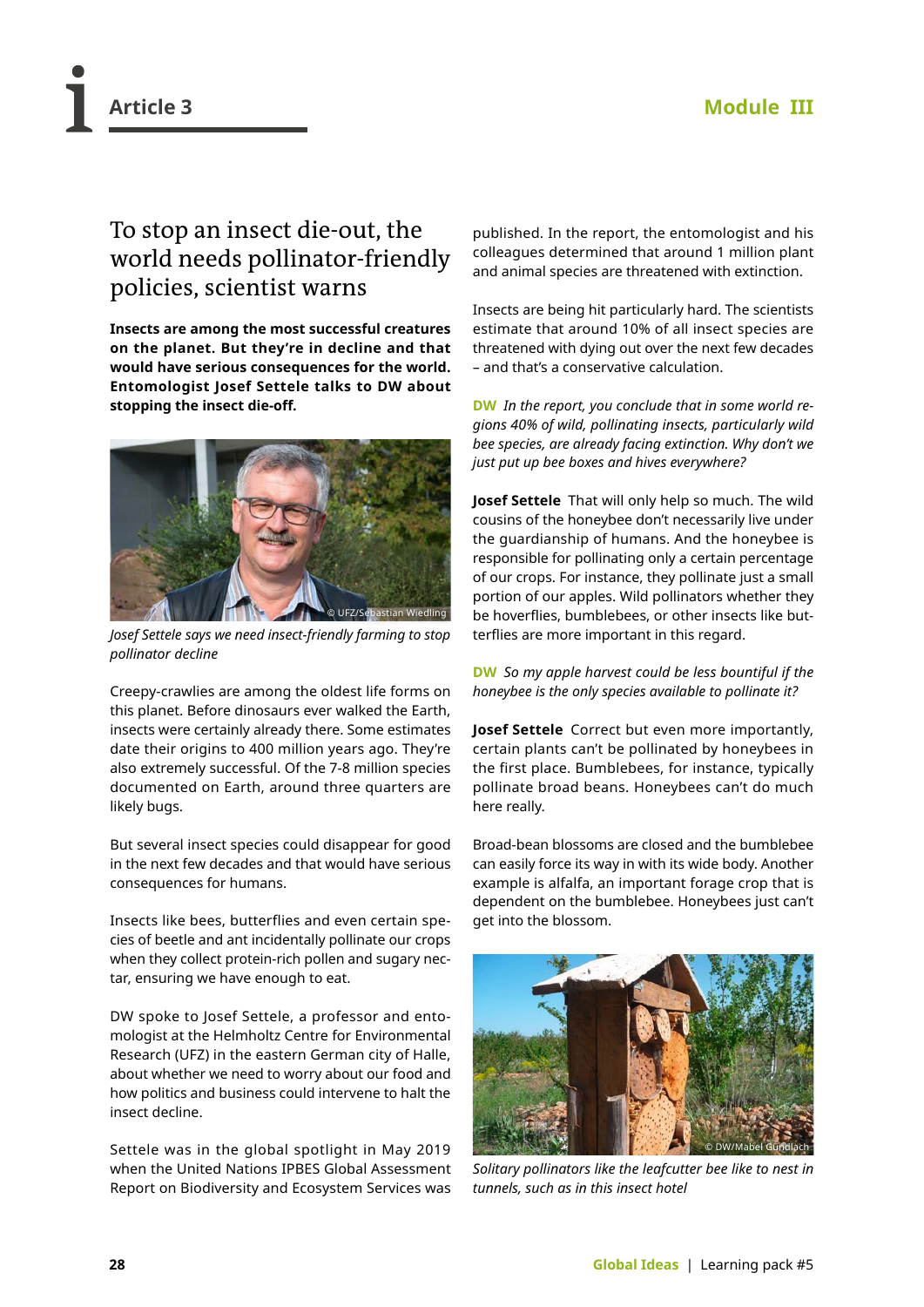### **Module III Article 3**

**DW** *What would the global community have to fork out if all pollinating insects suddenly disappeared and our food crops had to be pollinated by hand?* 

**Josef Settele** Global pollination (by insects and other animals) is worth at least \$235 billion a year, according to our conservative estimates. And you'd really have to expend considerable resources to imitate the animals' pollination performance. Humans just haven't mastered the technique. Look at the use of brushes. The yields are always paltry in comparison to natural pollination.

The other question is: where in the world am I doing it? If I'm in a country where the labor costs are low, then it could provide some kind of alternative. But there would be no point in trying that in Germany, for instance. Your apples would suddenly be ten times more expensive when you take our labor costs into account.

**DW** *Considering those prospects, you would think that politicians and businesses would have a big interest in stopping species loss. What courses of action are there for policy makers? What shape would pollinator-friendly politics take?*

**Josef Settele** Many different factors contribute to the disappearance of insects but a lot of it is very much connected to our land use. A more sustainable use of our land needs to be encouraged. That could be achieved by, for instance, having a higher diversity of habitats and by reducing pesticides, particularly insecticides.

We really need policy that would heavily promote the production of sustainable products. So, groceries that require fewer pesticides and make more sense from an energy perspective. That means eating more plants in our diet and fewer animal-based products.

I'm not a vegetarian but the strong preference in Europe and North America for consuming meat, has to change. Our high meat consumption fuels the demand for soy, which is used as a feed for cattle. By importing soy from South America, we're contributing to species extinction. That's because forests and areas that were full of species-rich ecosystems are often turned into plantations. These are grave changes that are causing habitats to disappear.

**DW** *But are large, blooming monoculture plantations not good for wild pollinators?*

**Josef Settele** Pollinators need more than just food. They need nesting habitats. Solitary wild bees lay their eggs in holes in the ground or hollow stems, the likes of which are mimicked in insect hotels. Those are basically reproductions of the shelters found in nature and where they lay their eggs.

#### **DW** *What can I do as an individual?*

**Josef Settele** Being aware of the impact of how you consume is a good start, although, that is often difficult to navigate. It's always a good idea to make sure you've got a diversity of flowering plants around your home. Even just getting in touch with nature is good.

#### **DW** *So, just get outside into nature?*

**Josef Settele** Yes! Out into nature. And bringing nature to your own front door.



*Pollinators love wild summer meadows with native flowers and grasses*

### *20.10.2019*

*Kerstin Palme conducted the interview, which has been condensed and edited for clarity. [dw.com/p/3Qexc](http://dw.com/p/3Qexc)*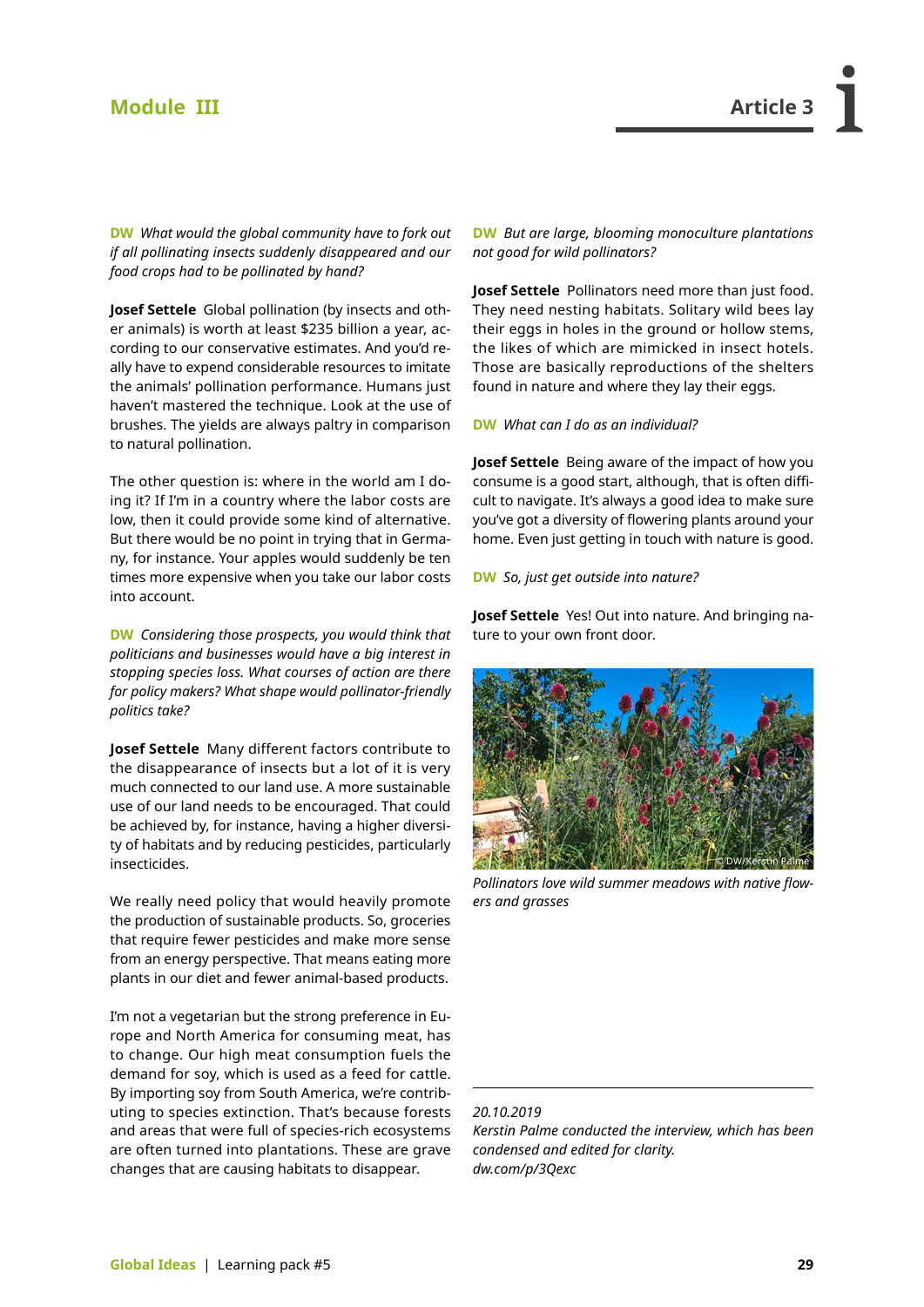

### Priorities game: How can we protect pollinators?

Read the **interview** "The world needs pollinator-friendly policies, scientist warns": *[dw.com/p/3Qexc](http://dw.com/p/3Qexc)* The interview mentions measures for protecting pollinators.

Take a look at the accompanying table where you will also find suggestions for ways in which pollinators might be protected. Mark the 10 methods you find most important.

Discuss your choices within a small group to see who had the best arguments. Then agree on five methods the group finds most important, numbering them accordingly. Number one is for the method you find most important for pollinator protection. Number 5 is the method you find least important.

 $\mathbf{I}$ 

 $\mathcal{L}$ 

Present your top five answers to the other groups and explain the reasons for your choices.

| We can protect pollinators by                                                                                          | The 10 most The 5 most<br>important<br>to me $(X)$ | important<br>to us $(1 - 5)$ |
|------------------------------------------------------------------------------------------------------------------------|----------------------------------------------------|------------------------------|
| using less plastic, because it pollutes the environment.                                                               |                                                    |                              |
| setting up beehives.                                                                                                   |                                                    |                              |
| avoiding monocultures as they don't provide enough food for pollinators.                                               |                                                    |                              |
| setting up insect hotels. Wild bees, for instance, can nest there.                                                     |                                                    |                              |
| establishing protected areas for insects.                                                                              |                                                    |                              |
| demanding that politicians implement sustainable agricultural policies.                                                |                                                    |                              |
| planting herbs as they're particularly popular with insects.                                                           |                                                    |                              |
| not cutting the grass in our gardens. Many insects like to hide in long<br>grass.                                      |                                                    |                              |
| using less pesticide and fertilizer, as they are toxic for pollinators.                                                |                                                    |                              |
| eating less meat, as cattle ranches often mean loss of habitat for<br>pollinators.                                     |                                                    |                              |
| preventing deforestation.                                                                                              |                                                    |                              |
| planting native flowers. Exotic plants often don't provide food for insects.                                           |                                                    |                              |
| buying honey from local beekeepers. Beekeepers often advocate for<br>wild bees as well as their honey bees.            |                                                    |                              |
| buying regional food products. These don't have to travel far to get to<br>us, thereby helping to protect the climate. |                                                    |                              |
| putting insect screens on our windows, so the creatures don't end up in<br>our homes, where they won't survive.        |                                                    |                              |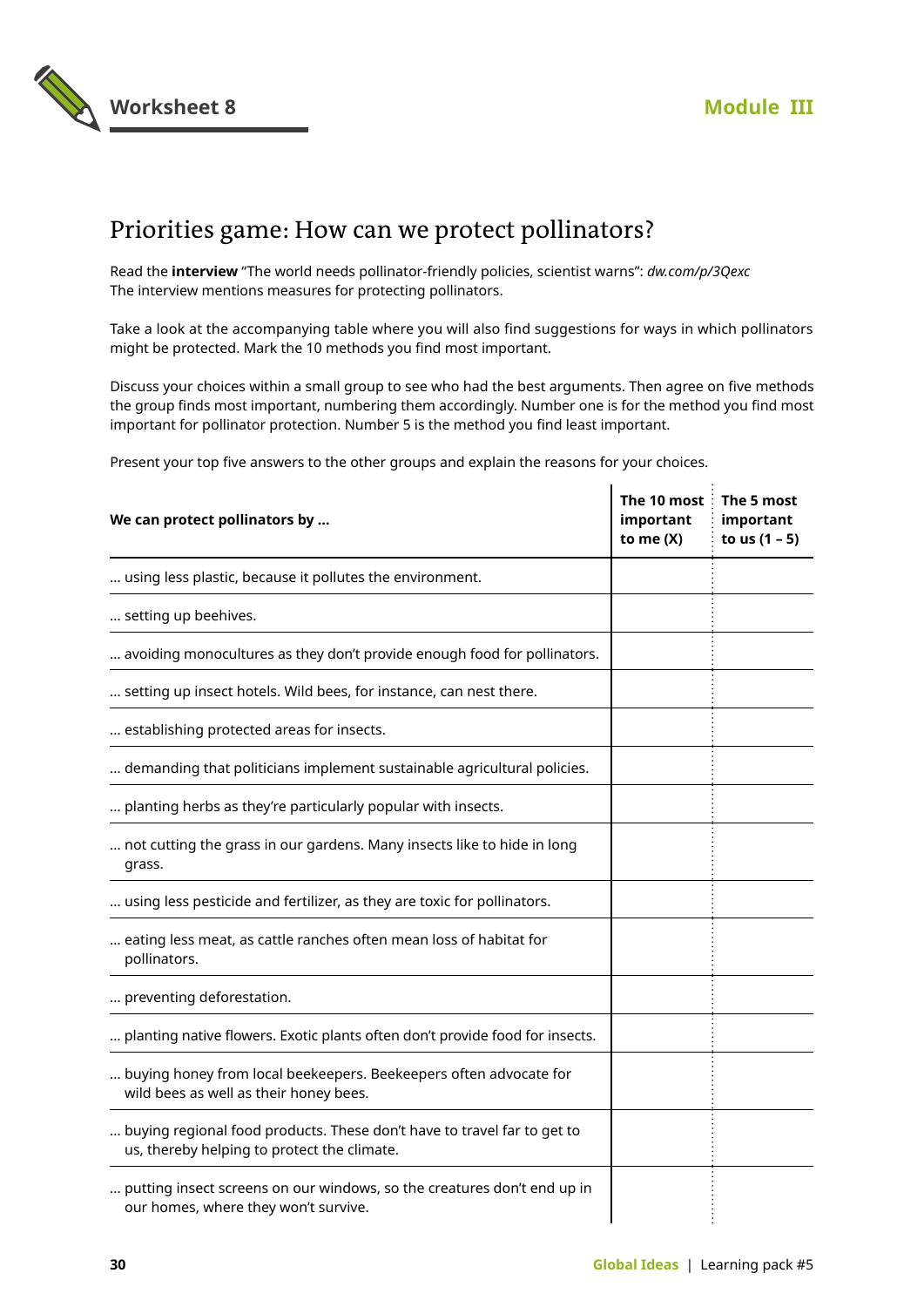### <span id="page-32-0"></span>Learning about alternative farming methods in Morocco

### **Duration: 60 min**

take initial notes.

 Preparation Make copies of **worksheet 9** and cut out the role cards. This lesson involves some participants taking part in a mock talk show. Please discuss all the rules before starting, including how long the talk show should last and how the guests should behave. Divide the participants into six small groups of roughly the same size. Each group receives a role. If you only have a few participants, you can leave out the "PhD student" role card. As the project leader/teacher, you should play the role of talk show presenter. Watch **film 4** "Why are farmers in Morocco becoming insect guardians?" You will find it online under *[dw.com/p/3NPHe](http://dw.com/p/3NPHe)* as well as on the DVD. At this stage, the participants should *» Worksheet 9 » [Film 4](http://dw.com/p/3NPHe)*

Three roles appear in the film: a scientist, a PhD student, a farmer who supports the project. You should make up three other roles: a farmer who opposes the project, a visitor to the market and a mayor. This will make the talk show panel more interesting.

In small groups, participants should consider which arguments they could put forward in their roles on the talk show. They may also include arguments that don't appear in the film.

Play the film again for the entire group, stopping it at various points to give the participants time to add to their notes. Alternatively, the groups could use their own internet-enabled devices to watch the film at their own speed.

Each group should then decide who will appear on the talk show. The participants that make up the audience should take note of whether all the arguments discussed as part of the roles are actually put forward. The presenter should ensure that all the agreed rules for discussion are observed.

Finally, discuss which arguments were particularly convincing. The chat show audience members should also give their impressions.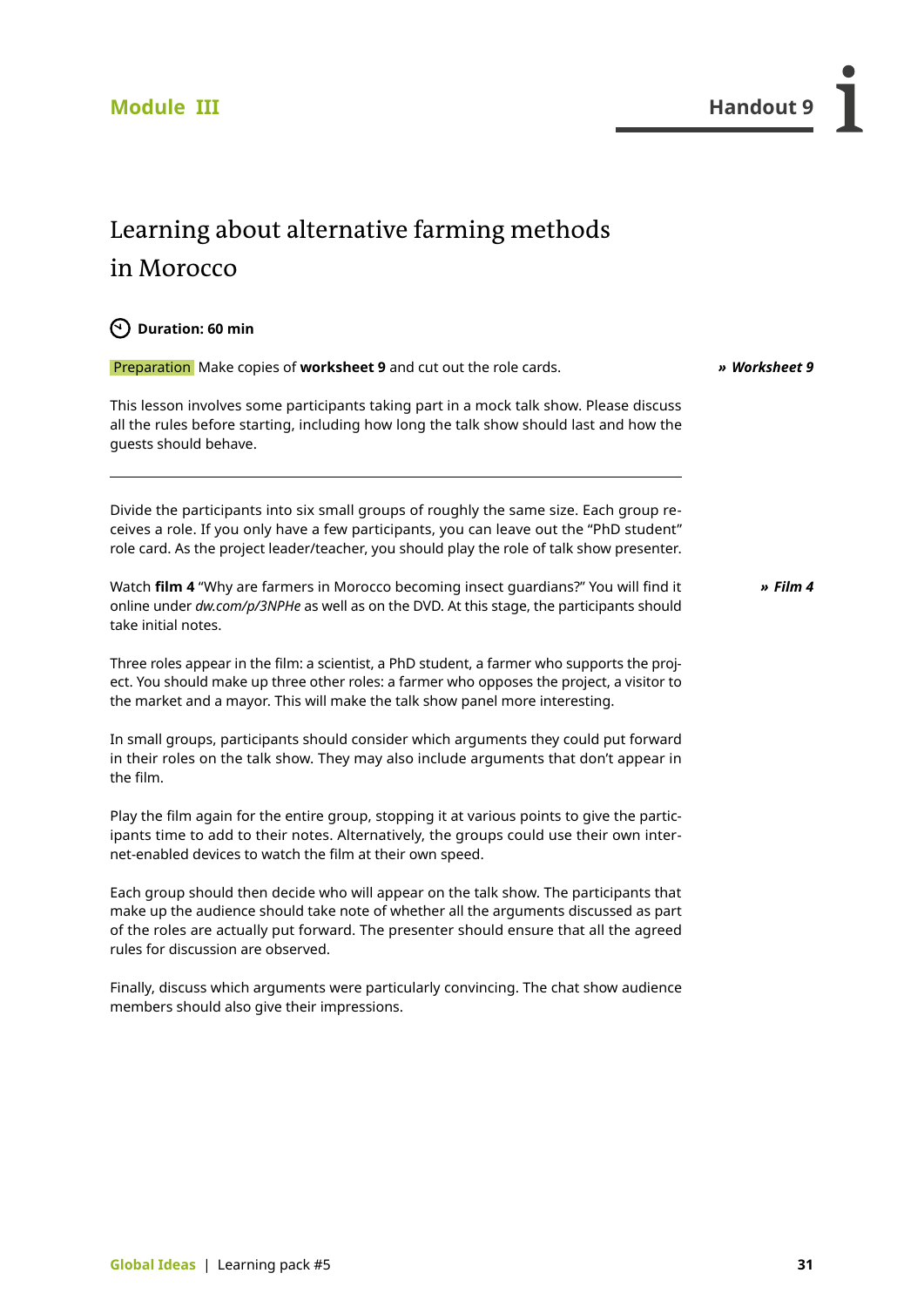

### Talk show for the film "Why are farmers in Morocco becoming insect guardians?"

Split up into small groups. Each group receives a role card. One of the group members will later play this role in a fictional talk show. Devise arguments that this group member will present during the show.

Watch the film "Why are farmers in Morocco becoming insect guardians?": *[dw.com/p/3NPHe](http://dw.com/p/3NPHe)*

The film focuses on a project that aims to help farmers improve their harvests while protecting insects. The model is known as "Farming with Alternative Pollinators" or FAP for short.

You may make notes while watching the film. Write the arguments you formulate as part of the group on the role cards. You may also include points not directly addressed in the film. Please write clearly, as the person playing the role will use the card during the talk show.

Then decide which member of your group should take part in the talk show. The other members will sit in the "audience."

Pay attention as to whether your representative in the **talk show** makes all of the arguments you listed.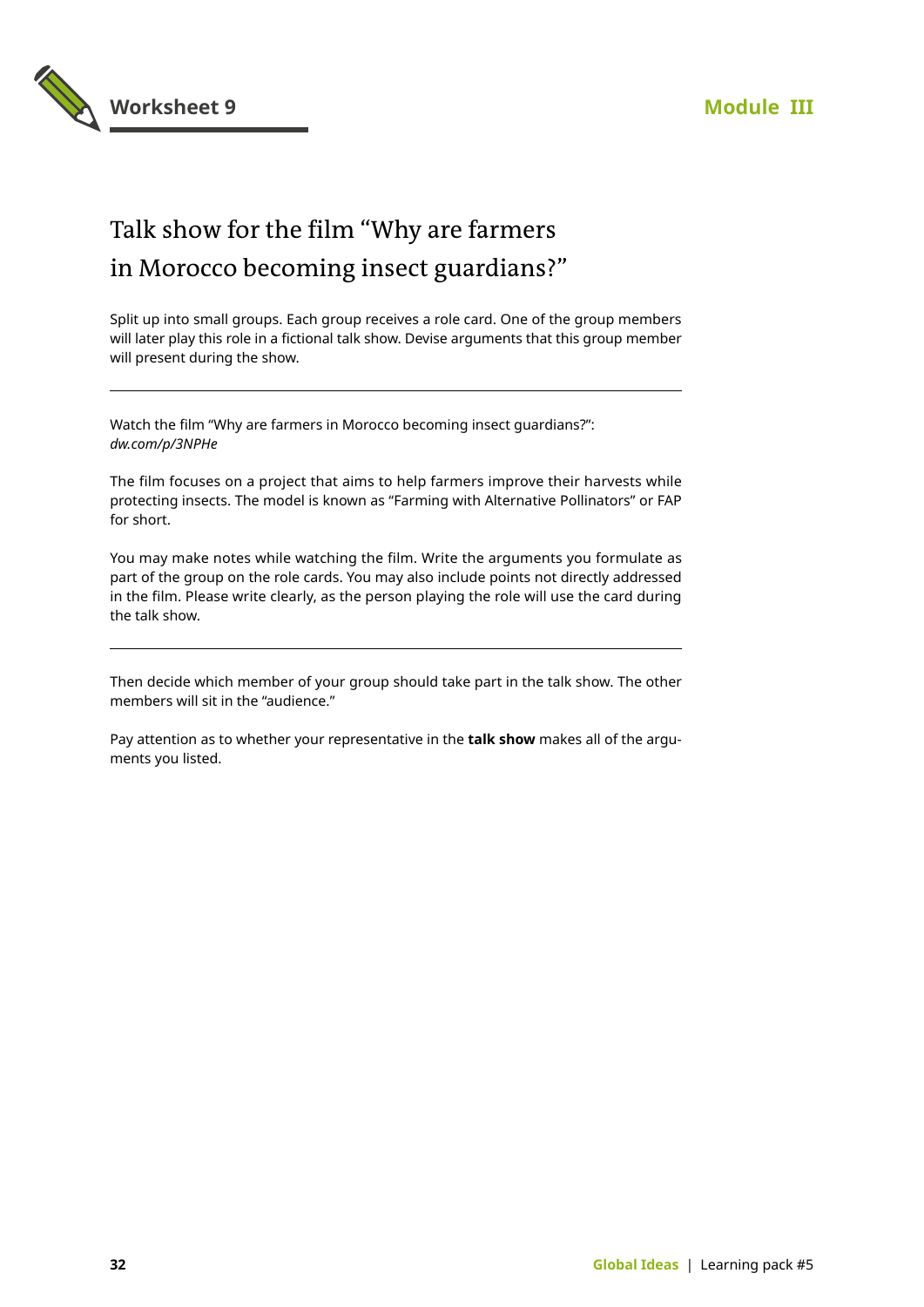

### **Project leader**

You are a scientist and are leading the project. You know how important it is to protect pollinators and are using FAP, the model you developed, to protect them. At the same time, the farmers are earning a living, which is also important to you.

#### **Arguments**

### **PhD student**

You are of the same opinion as the project leader and will support them on the talk show. You have a lot of contact to the farmers and are aware of their concerns and needs. You also know what successes you've already achieved with the project.

**Farmer opposed to the project** 

You are not in favor of the project. Why would you be bothered about insects? For you, they are just harmful pests. You can't stand it when other people tell you how you should do things. You earn good money with your monoculture,

### **Arguments**

### **Farmer in favor of the project**

You have positive experience with the FAP model and are earning more money. You are now cultivating a more diverse range of products and as a result, can sell a wider variety of vegetables. You are hoping to expand your land.

#### **Arguments**

so why should you change?

### **Arguments**

### **Visitor to the market**

You don't think the project is good, as you're concerned that prices might rise. Why aren't the usual products enough? You're annoyed by the changes.

#### **Arguments**

### **Mayor**

You don't like it when outsiders interfere with your community. You believe each farmer should decide for themselves how to tend to their land. Politicians shouldn't get involved in agriculture. Furthermore, the new training for the farmers costs time and money and the government doesn't pay for other companies to take part in such things.

#### **Arguments**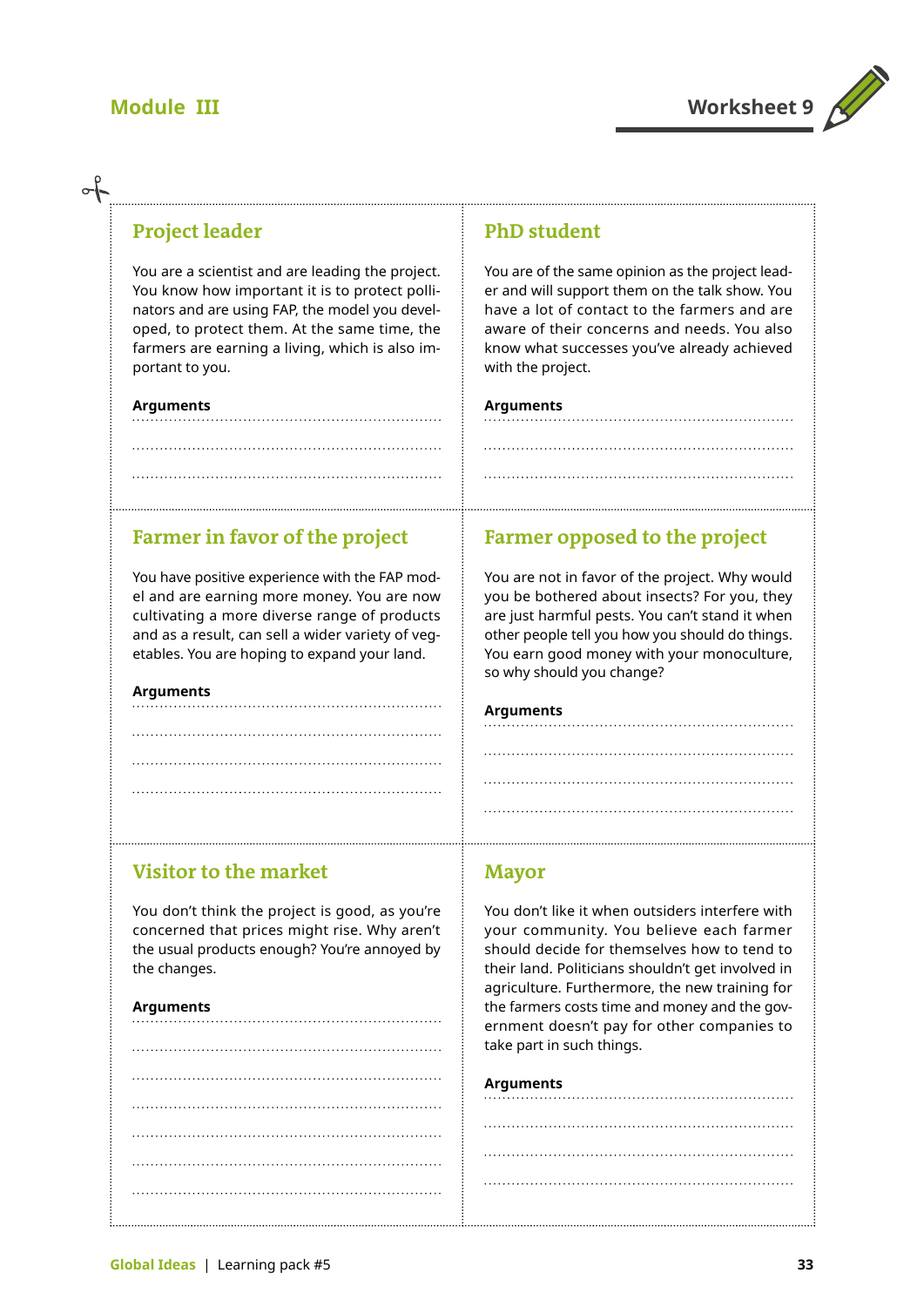<span id="page-35-0"></span>

### Beekeeping as a way to protect pollinators and an alternative way to earn a living in Zimbabwe

### **Duration: 45 min**

Distribute **article 4** "Buzz of success in Zimbabwe's forests" to the participants. You will find the text online under *[dw.com/p/2fRzp](http://dw.com/p/2fRzp)* and a copy below. Allow them time to read through the text. The participants may read the text themselves or take turns reading sections of it out loud. *» [Article 4](http://dw.com/p/2fRzp)*

Distribute **worksheet 10** and discuss the task – to write a job vacancy – with the entire group. The questions in the worksheet will help as a guideline. *» Worksheet 10*

Afterwards, discuss the finished job advertisements with the entire group, asking questions such as what worked well and, for instance, whether any information was missing?

### **Optional**

Participants may also write a job application in answer to the advertisement, if they wish. Discuss what is relevant when writing an application with the participants. Please plan extra time for this task.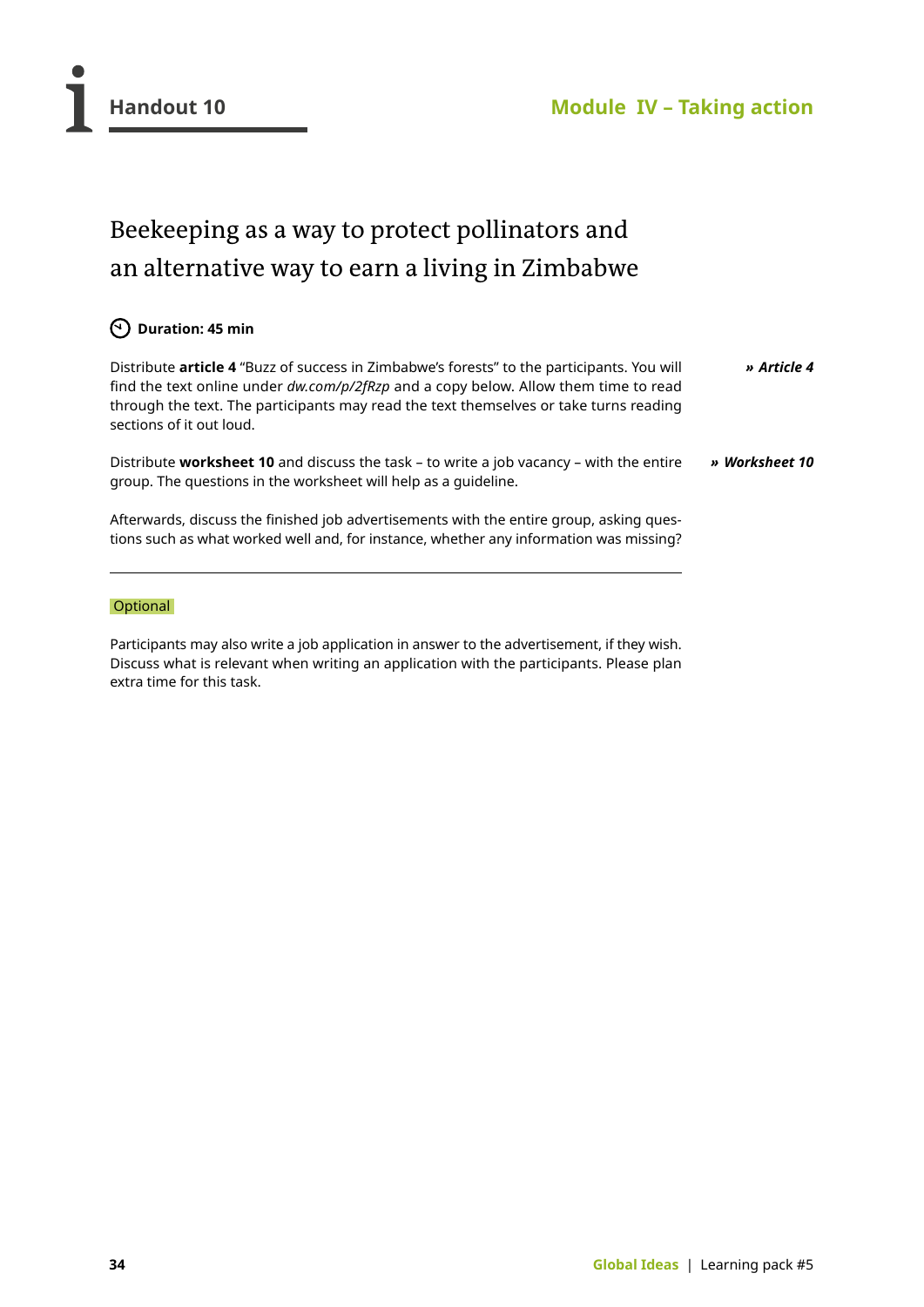### **Module IV Article 4**

### Buzz of success in Zimbabwe's forests

**As organic beekeeping spreads like wildfire across eastern Zimbabwe, the industrious little insects are helping to preserve forests and prevent woodland fires.**



*A beekeeper and his bees*

To start his day, Benjamin Chatambura inspects his 250 beehives scattered over a small plot – to make sure that no unwanted visitors – that is, thieves – have come overnight.

"It gets me motivated," the 39-year-old soft-spoken beekeeper told DW as his children watch from a distance. After that, he checks to see if any hives are ready for harvesting. His kids are afraid of bees, but they like what they produce. "It is sweet and it pays their school fees," he said.

Until recently, beekeeping was of little interest to most Zimbabweans living in the country's eastern district of Mutasa, a lush green mountainous region about 350 kilometers (217 miles) from the capital Harare. It was a niche business like many others.

That has changed dramatically since the nonprofit organization Environment Africa started encouraging locals to get into the beekeeping business as a means of providing alternative livelihoods and protecting the forests.

The project, which is active in other parts of Zimbabwe and several other African countries as well, is financed by the European Union and managed by the UN Food and Agricultural Organization (FAO).

"This project has changed not only the lives of people in this community, it has managed to preserve trees," said Lawrence Nyagwande, the field officer for Environment Africa in Manicaland province. "Deforestation had become the order of the day here and had reached alarming levels."

#### **Busy bees prevent fire**

In the past, logging had been the primary source of income in this region – but rampant deforestation threatened the entire industry. Now, beekeeping has almost caught up with timber in terms of economic importance, and has even helped give the logging business new life.

"It was going to be difficult to stop deforestation without coming up with an idea that would solve what causes it," Nyagwande told DW. "Most people burn grass to make hunting easier, or they cut trees for firewood," he explained.

Violet Makoto, the spokeswoman for the government's Forestry Commission, told DW in an interview that the beekeeping project had drastically reduced wildfires and deforestation in Zimbabwe.

"In Zimbabwe, we now want the beekeeping concept to maintain a stronghold as one of the projects that communities must take up, until we get to a level where we totally eliminate the problem of veld fires and cutting down of trees," said Makoto.



*Beekeeping could provide an alternative to logging and collecting wood in Zimbabwe*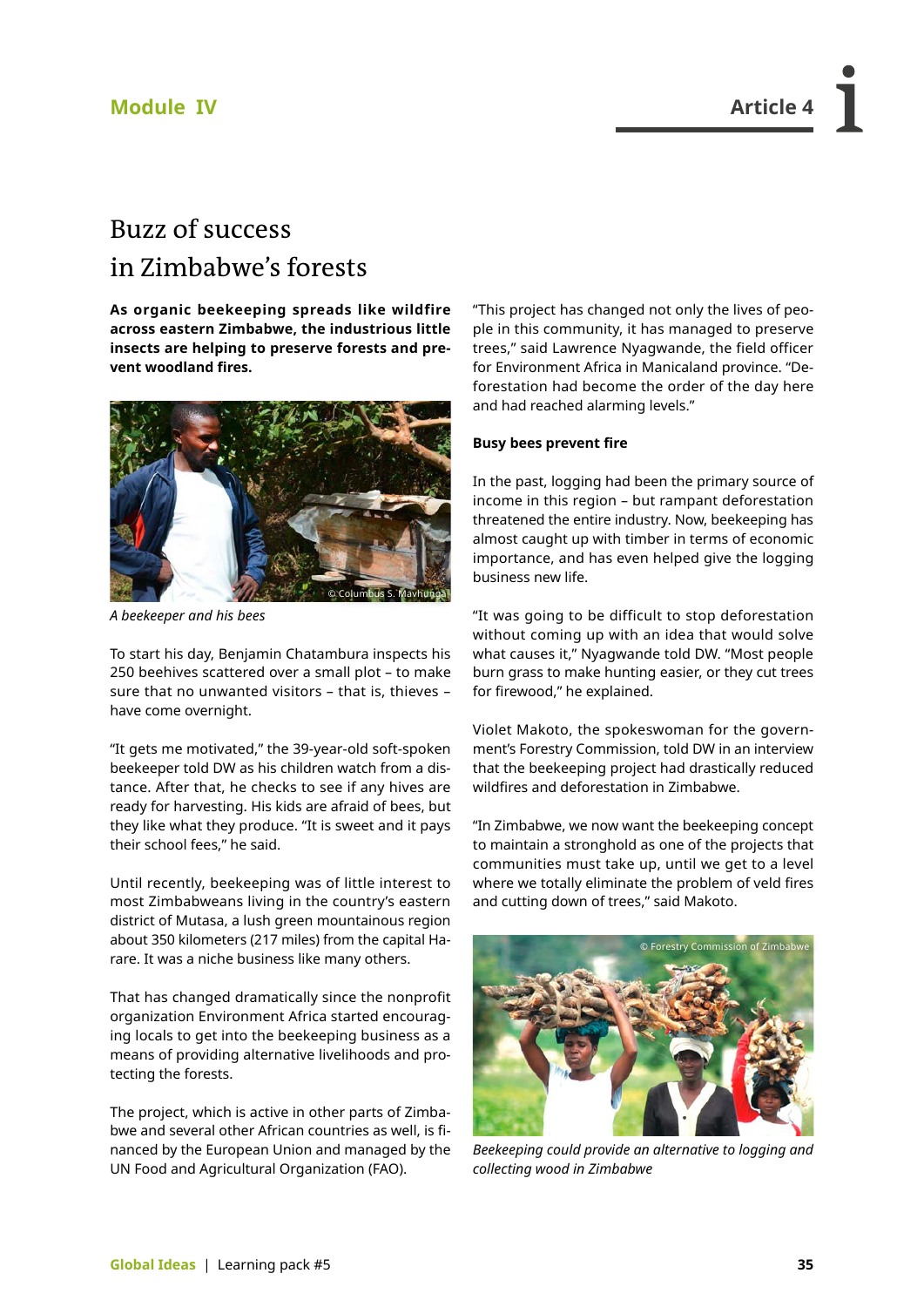

#### **Alternative livelihoods best logging deterrent**

According to official figures, the country had been losing 1.5 million hectares of forest a year until 2015. Even hefty fines for setting fires and cutting down trees for firewood could not deter Zimbabweans from cutting down trees to earn a living.

One of them was Chatambura. "I used to cut trees without planting any," he said. But now that he's joined the beekeeping project, he doesn't want to see anyone cutting down or burning the forests.

"It is not that I like trees very much. But trees provide flowers, which are the food that lets the bees produce honey – and honey is now my livelihood."

Before he entered the beekeeping business, Chatambura was never formally employed, which is not unusual in Zimbabwe. While reliable statistics are difficult to obtain, some estimates put the national jobless rate at more than 85 percent.

Chatambura has been doing very well since he started producing honey about four years ago. His family now always has enough to eat, and he has even bought a motorcycle.

#### **Beekeepers are top earners**

Within three years, the beekeeper's association in Mutasa district has grown to more than 1,100 members, says the head of the organization, Paddington Nemaunga.

On average, each farmer has 250 beehives. The beekeepers are trained by Environment Africa, which also provides them with equipment.

Beekeepers harvest three or four times a year, Nemaunga said, with some farmers earning an average of as much as €894 (\$1,000) a month. That's a lot, considering that a typical government worker in Zimbabwe only earns around €450 a month.

### **Scaling the project up**

But for Environment Africa, the job isn't done yet – the group wants to expand the project to other parts of the country.

As things stand, beekeepers don't process their own honey – instead, they sell it to buyers from Harare for around €2.05 per kilogram (\$2.30). The honey is processed in the capital, and the end product is sold in stores across the country for almost five times the purchase price.

Environment Africa is considering whether the beekeepers should process their own honey, which could increase profits significantly.

And then there is still the matter of the trees – Environment Africa doesn't want to leave that to chance. The head of the organization in Zimbabwe, Barnabas Mawire, said: "We are also into tree planting – we actually increase the hectarage where the bees can forage."



*Bees provide an income and protect the climate*

*27.06.2017 Columbus S. Mavhunga [dw.com/p/2fRzp](http://dw.com/p/2fRzp)*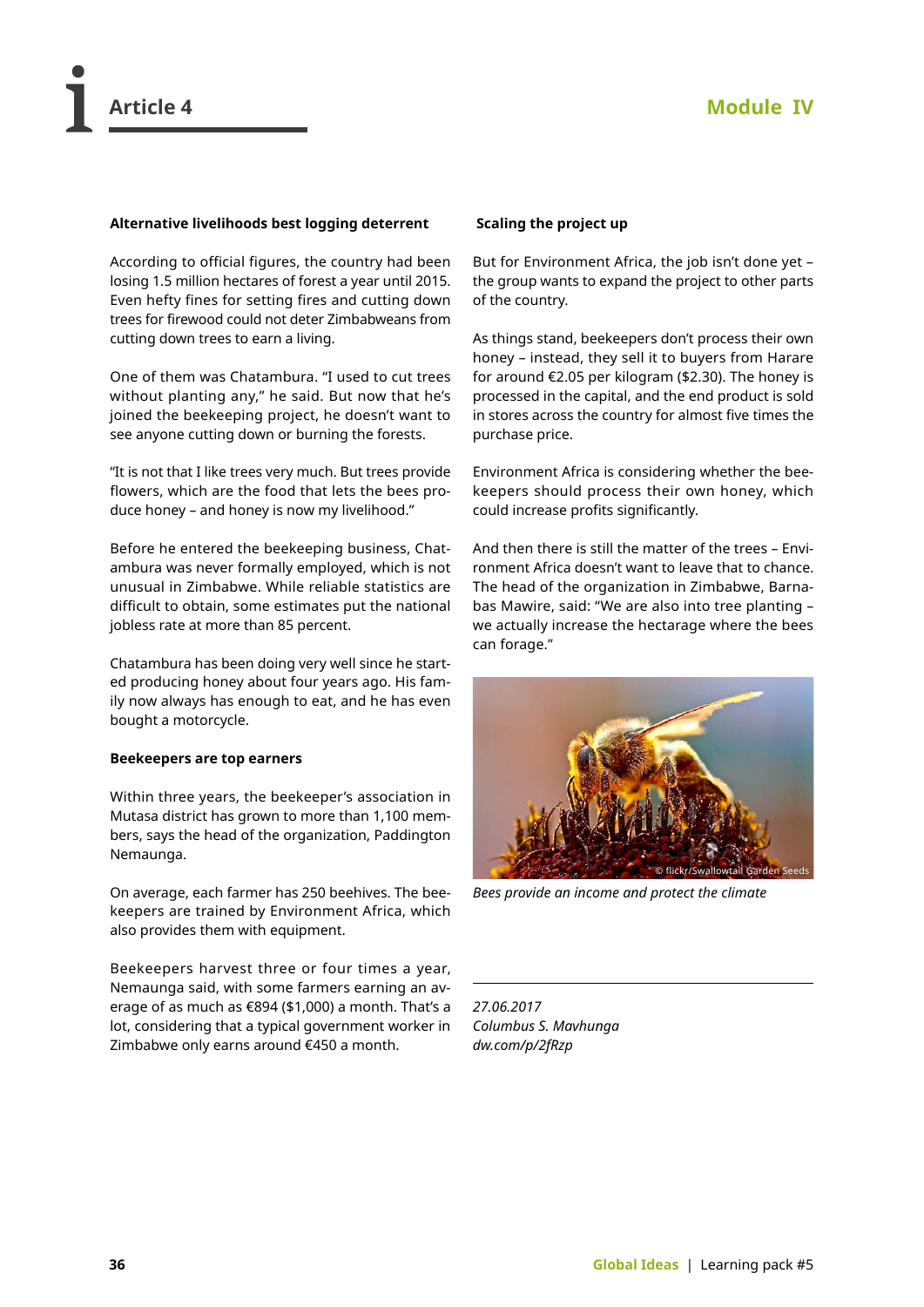

### Job advertisement for the article "Buzz of success in Zimbabwe's forests"

Please read the **article** "Buzz of success in Zimbabwe's forests": *[dw.com/p/2fRzp](http://dw.com/p/2fRzp)*

The organization Environment Africa wants to boost the number of beekeepers in Zimbabwe.

Now imagine that you work for Environment Africa. You're looking for new beekeepers to start immediately and your task is to write an advertisement for a job vacancy.

You may use the following questions as a guideline:

- Who is being sought for a job?
- Where is the job?
- When does the job start?
- Who is advertising the position? Describe the organization briefly.
- What duties and tasks will the new beekeeper have?
- What are the earnings?

You will find the information needed to write the advert in the article and on this worksheet. The following key words could also help you:

> 250 beehives save forest wildfires honey production feed families trees are important for flowers bees need flowers plan: produce your own honey 1100 members of the beekeepers' association \$1000 per month three to four harvests a year  $\frac{1}{2}$  \$2.30 for a kilo of honey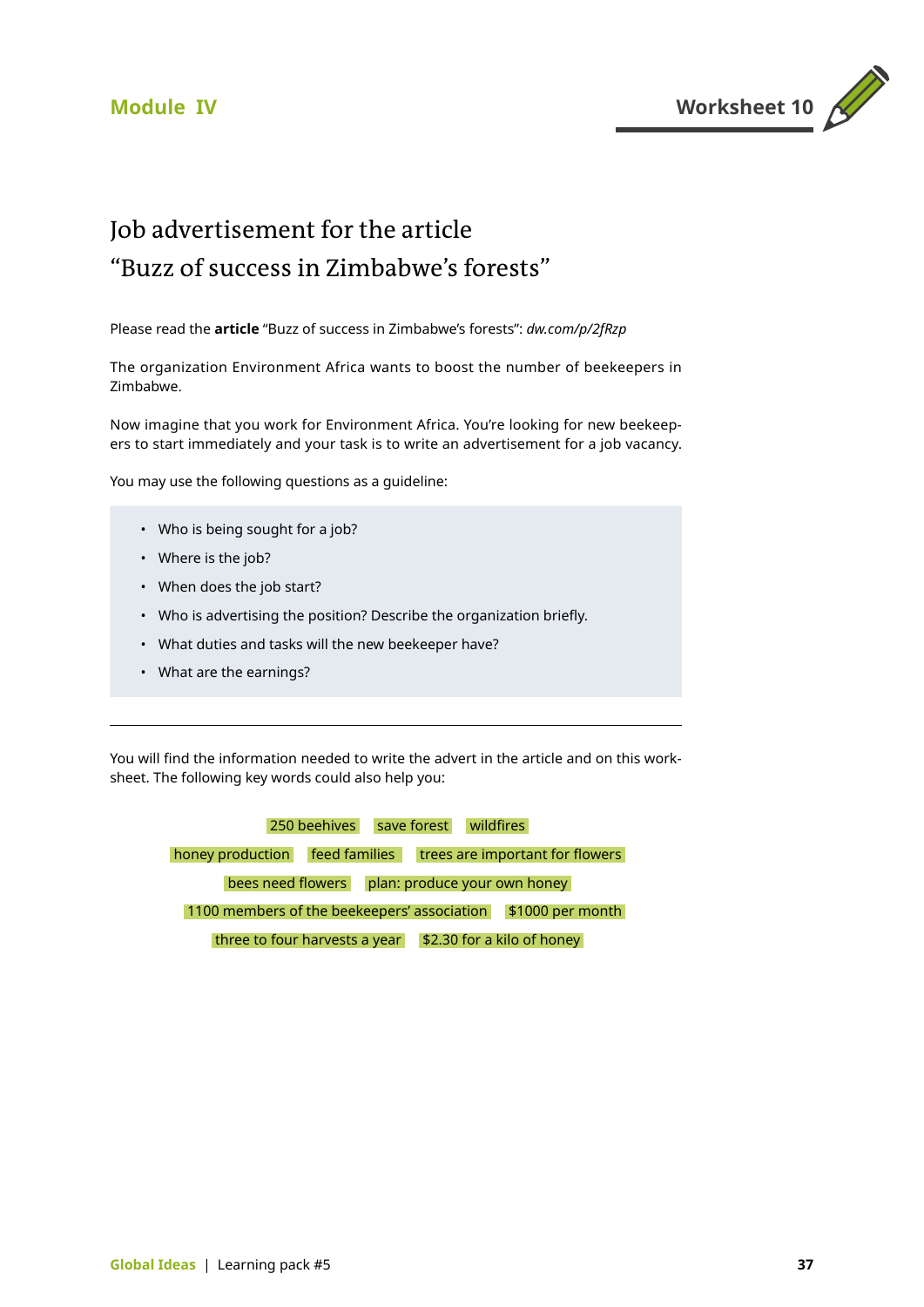### Experiment: Build an insect hotel

### **Duration: 90 minutes**

At the start of this unit, discuss the importance of insect hotels with the entire group. Participants have acquired the specialist knowledge required for this from previous modules.

Distribute **worksheet 11** and explain it step-by-step, addressing any questions that arise. Divide participants into groups of three or four. Each group will build a hotel.

*» Worksheet 11*

Discuss in advance where to put the finished hotels. It's possible that the area around participants' homes could meet the necessary criteria. The insect hotels should be put in places that are protected from rain and that are dry, warm and sunny. The passageways in the insect hotels should be positioned horizontally.

Discuss what materials are required and who will bring what in each group:

- Empty, clean cans
- Can opener
- Sandpaper orn pliers
- Hollow wood or sticks, for instance, bamboo cane
- A small saw
- A wood drill (either hand drill or electric drill)
- Cotton wool
- String or cord

Before the participants get going, you should discuss the possible dangers of building an insect hotel and lay ground rules with the groups.

The participants should follow the instructions step-by-step. Please provide assistance to the groups as required.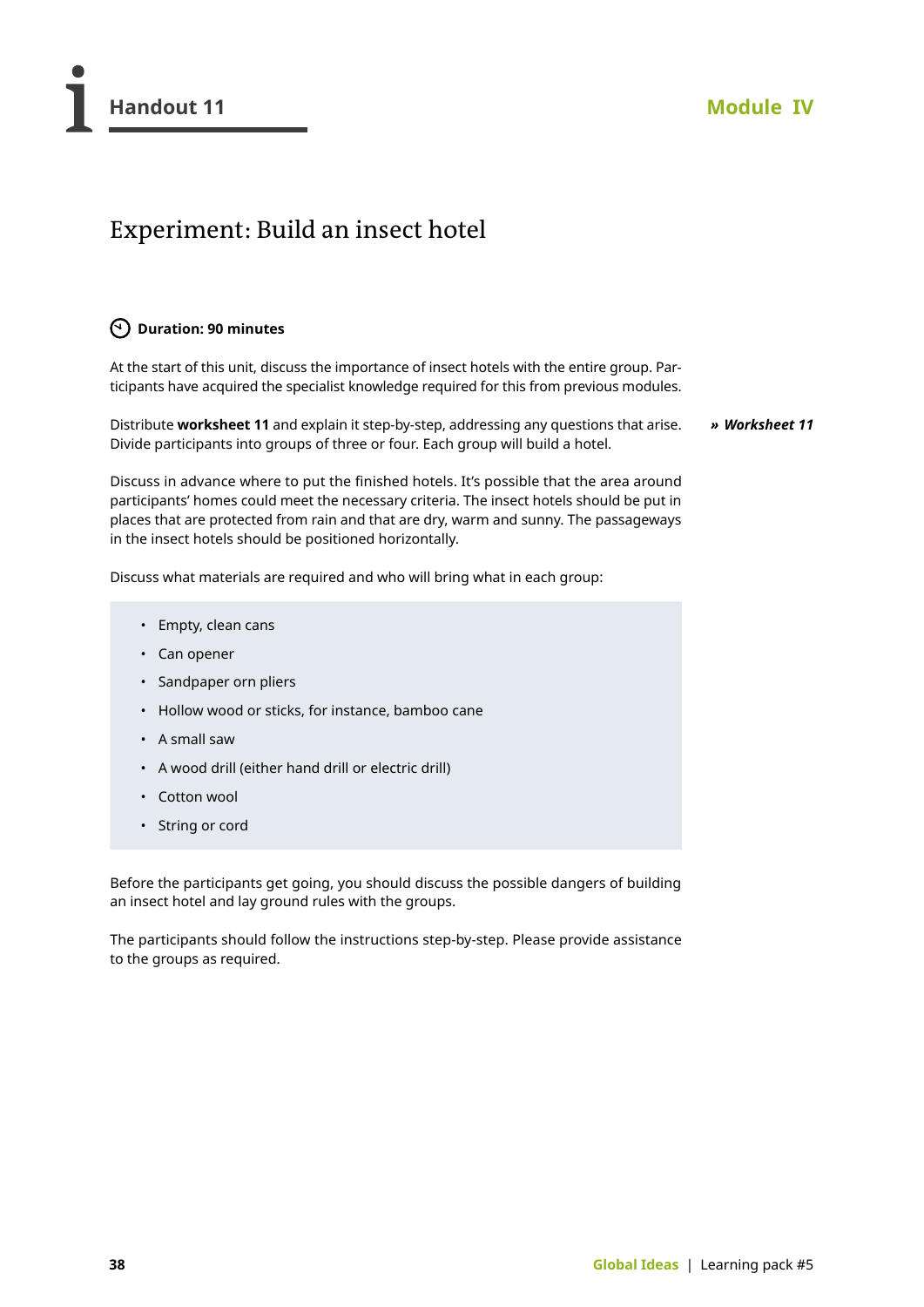

### Constructing an insect hotel

#### **You can build an insect hotel yourself. But you have to keep a few important things in mind, otherwise insects won't be able to use it.**

Firstly, you'll have to find the right spot for your insect hotel. This place must be protected from the rain, be dry, warm and sunny. Within the group, discuss where the hotel could be placed. It's important to note that the passageways in the hotel must be positioned horizontally to allow the creatures to crawl inside.

Insects also need **plants** they can visit and feed from near their hotel. Use some books or the internet to find out what suitable plants your region has to offer. Perhaps there's an expert in your area who could answer any questions you have about insect hotels.

#### **To build the insect hotel, you will need**

- Empty, clean cans
- Can opener
- Sandpaper or pliers
- Hollow wood or sticks, for instance, bamboo cane\*
- A small saw
- A wood drill (either hand drill or electric drill)
- Cotton wool\*
- String or cord

*\* The amount of hollow wood or sticks and cotton wool required, depends on the size of the cans and sticks.*

#### **Instructions**  If you require help with any of the steps, ask an adult.

- **1.** Remove the bottom of the can. You can use a can opener for this. If the edges are sharp, sand them down or bend them in.
- **2.** Saw the hollow wood or sticks into small pieces. They should be slightly longer than the can.
- **3.** Are the sticks completely hollow? If not, use a drill to hollow out the rest, but be careful.
- **4.** Seal the sticks at one end with cotton wool.

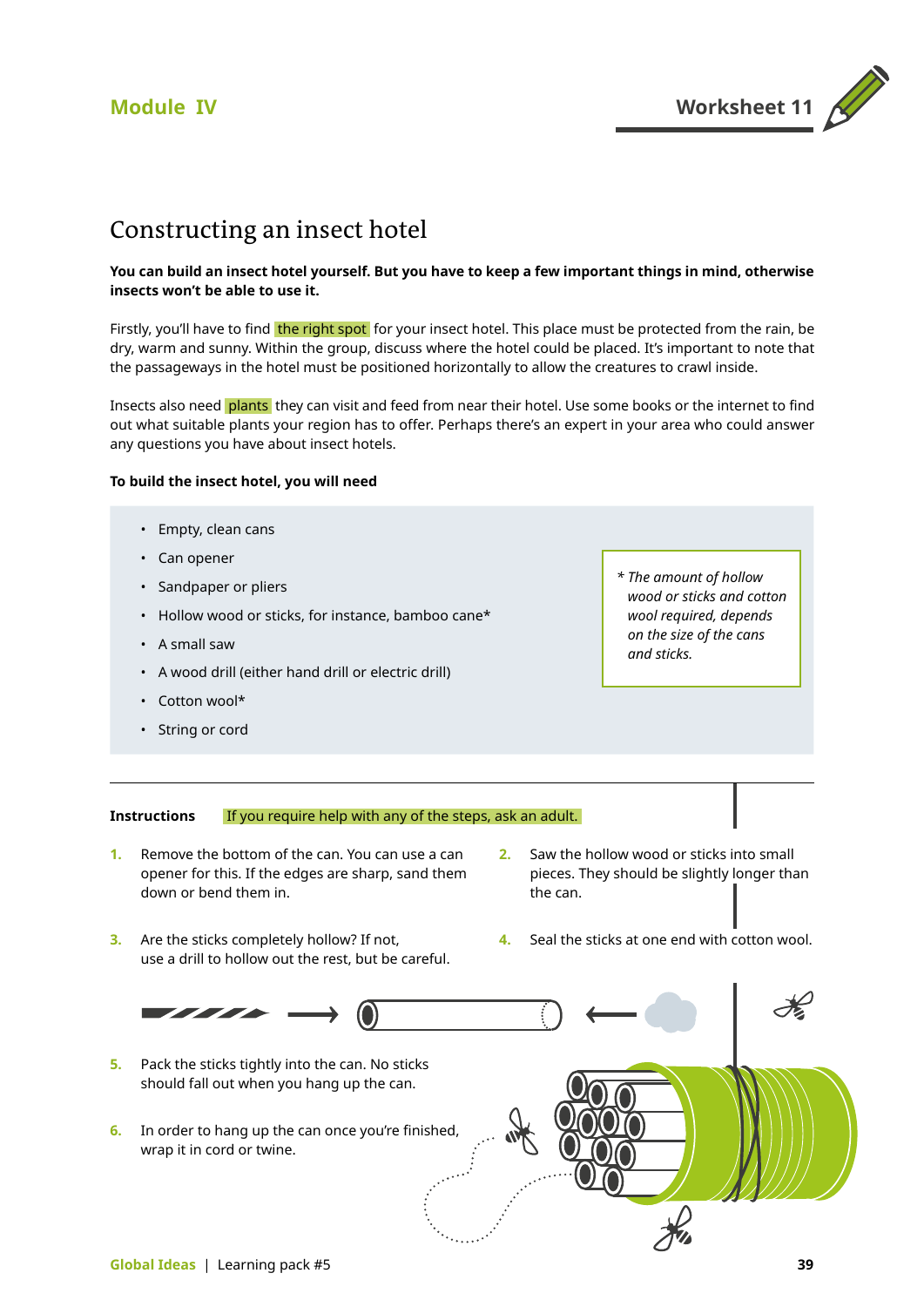### Instructions for playing films

You have several options for playing the films accompanying this learning pack:

#### **1. Playing films from DVD**

If you have a hard copy of the learning pack, you will find all of the films on an accompanying DVD. You will need a DVD player connected to a TV screen, or a laptop/PC with a DVD drive, as well as software for playing video (media player).

#### **2. Playing films from the internet**

If you don't have the learning pack DVD, you can stream all the films directly online. You will find the film links in the handouts, as well as the right column of the module overview (materials and implementation).

Please test your internet connection to ensure the film plays smoothly. If the picture is choppy, then your internet connection likely isn't stable. In this case, we recommend that you download the films beforehand and save them as mp4 files.

### **3. Downloading and playing films as mp4 files**

To download the films, follow the links in the handouts and module overview.

You can start the download by clicking "Download: Save MP4 file" in the sidebar to the right of the screen. You can save the film as an mp4 file on your computer or external storage device (e.g. USB key, SD card or external hard drive).

Please plan enough time to download the films. Downloading the material can take between a few seconds and a few hours depending on the speed of your internet.

### Note: **Playing the films on a projector**

If you connect your DVD player, PC or laptop to a projector to show the films, we recommend using speakers for the sound.

Please also ensure that the room is dark enough and you have a large and smooth enough white wall for the projection.